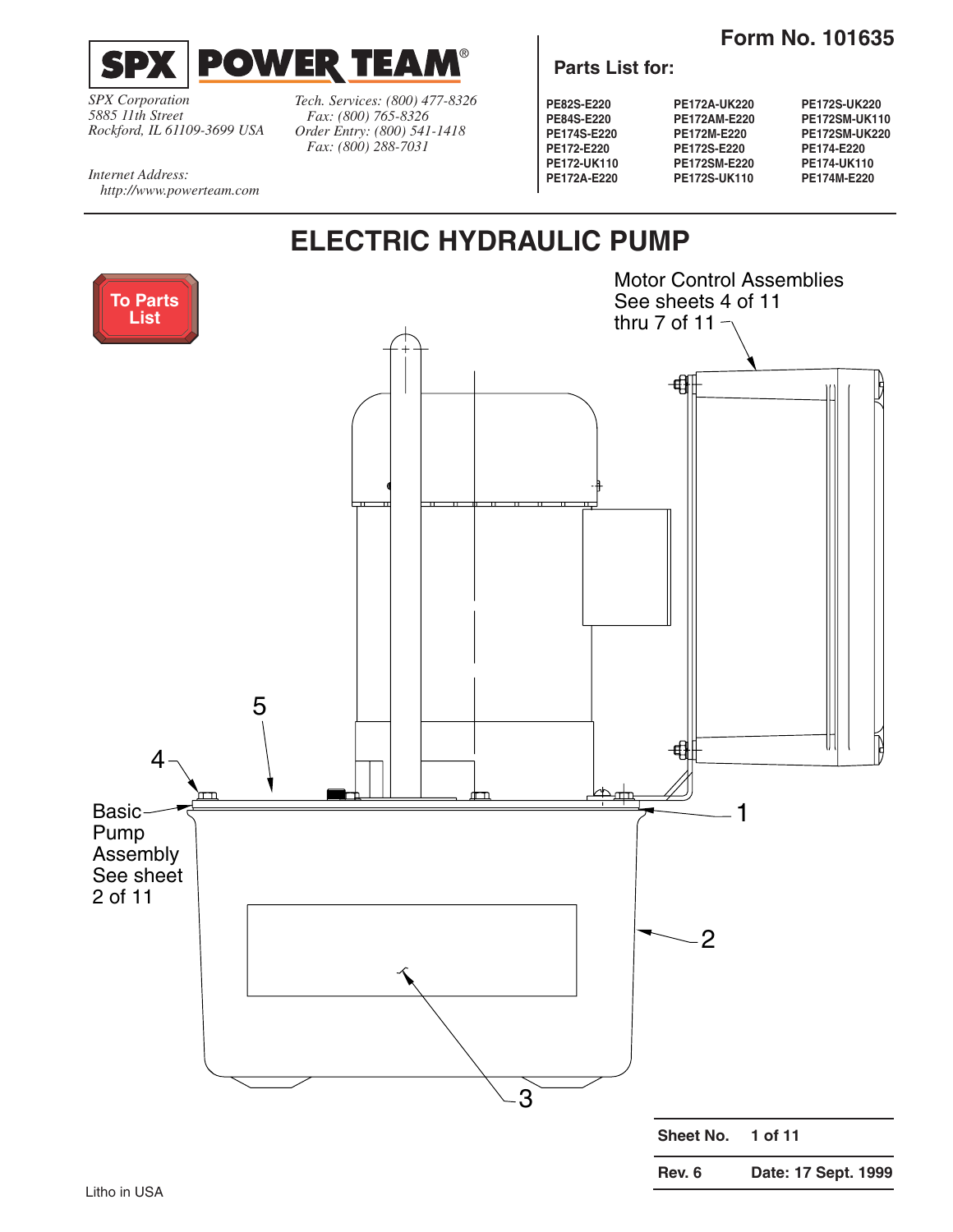| <b>Item</b><br>No. | Part<br>No. | No.<br>Req'd   | <b>Description</b>                                                                                                                                                |
|--------------------|-------------|----------------|-------------------------------------------------------------------------------------------------------------------------------------------------------------------|
| 1                  | *40164      | 1              | Gasket                                                                                                                                                            |
| 2                  | 61165       | 1              | Reservoir (Plastic; For PE172-E220, PE172-UK110,<br>PE172A-E220, PE172A-UK220, PE174-E220,<br>PE174-UK110, PE172S-E220, PE172S-UK110, &<br>PE172S-UK220)          |
|                    | 40063OR9    | 1              | Reservoir (Metal; For PE82S-E220, PE172AM-E220,<br>PE172M-E220, & PE174M-E220)                                                                                    |
|                    | 64538OR9    | 1              | Reservoir (Metal; For PE84S-E220, PE172SM-E220,<br>PE172SM-UK110, PE172SM-UK220 & PE174S-E220)                                                                    |
| 3                  | 309219      | $\overline{2}$ | Decal                                                                                                                                                             |
| 4                  | 209799      | 10             | Cap Screw (For plastic reservoir; 1/4-10 X 7/8 Lg.<br>Self-tapping; Torque to 50/60 in. lbs.)                                                                     |
|                    | 10177       | 10             | Cap Screw (For metal reservoir; 1/4-20 UNC X 3/4 Lg.)                                                                                                             |
| 5                  | 421451      | 1              | Valve, Solenoid (3-Way, 220V.; For PE82S-E220,<br>PE172S-E220, PE172SM-E220, PE172S-UK110,<br>PE172S-UK220, PE172M-UK110, & PE172SM-UK220;<br>See sheet 10 of 11) |
|                    | 9552        | 1              | Valve, Solenoid (4-Way, 230V.; For PE84S-E220 &<br>PE174S-E220; See Form No. 108066)                                                                              |
|                    | 52170       | 1              | Valve (2-Way; For PE172-E220, PE172-UK110, & PE172M-<br>E220; See back sheet 9 of 11)                                                                             |
|                    | 52510       | 1              | Valve, Manual (4-Way, Tandem Ctr.; For PE174-E220,<br>PE174-UK110, PE172M-E220; See back sheet 11 of 12)                                                          |
|                    | 45554       | 1              | Body, Manifold (For PE172A-E220, PE172A-UK220, &<br>PE172AM-E220; See sheet 11 of 11)                                                                             |

#### <span id="page-1-0"></span>**Parts List, Form No. 101635, Back sheet 1 of 11**



Part numbers marked with an asterisk (\*) are contained in Repair Kit No. 300430.

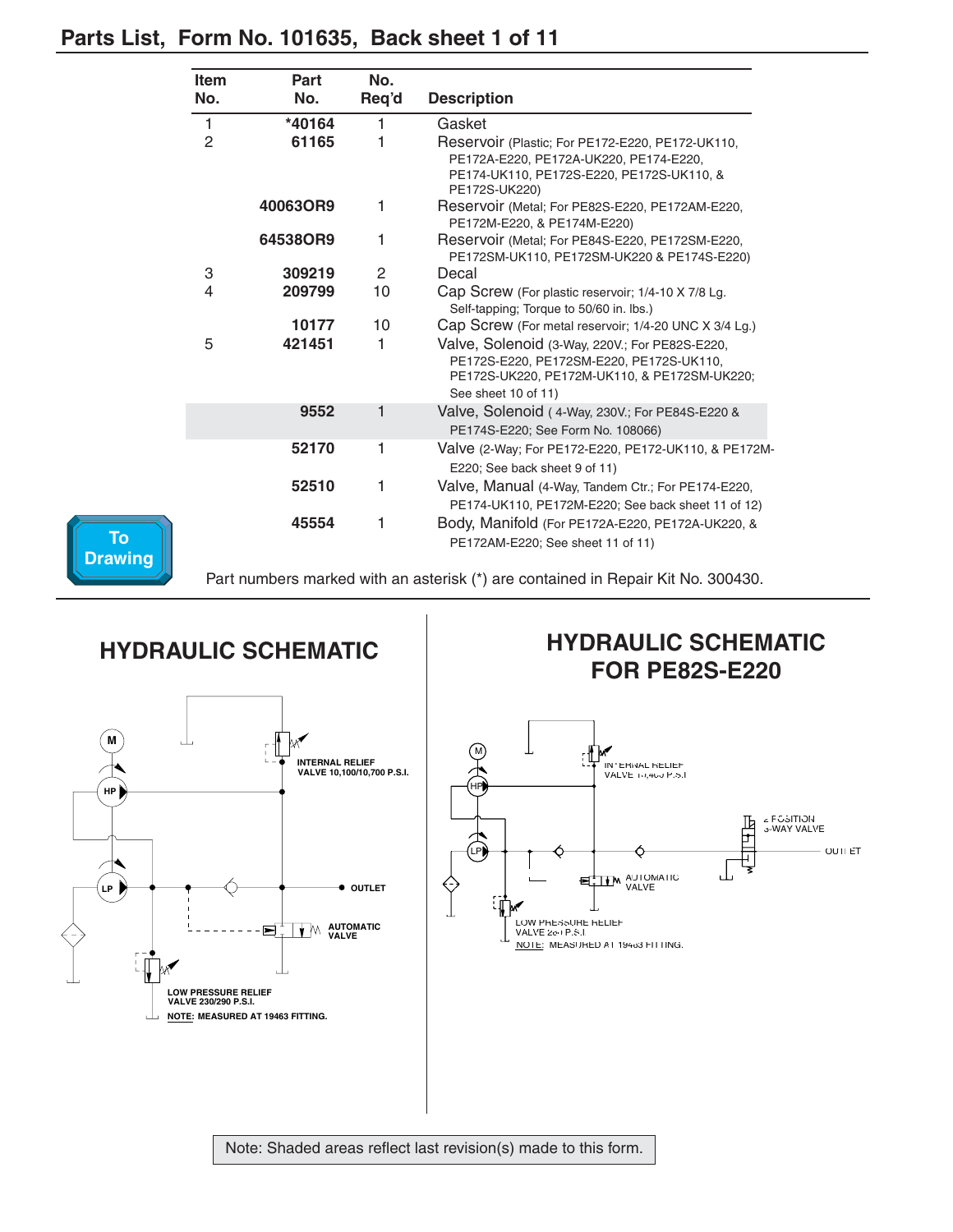<span id="page-2-0"></span>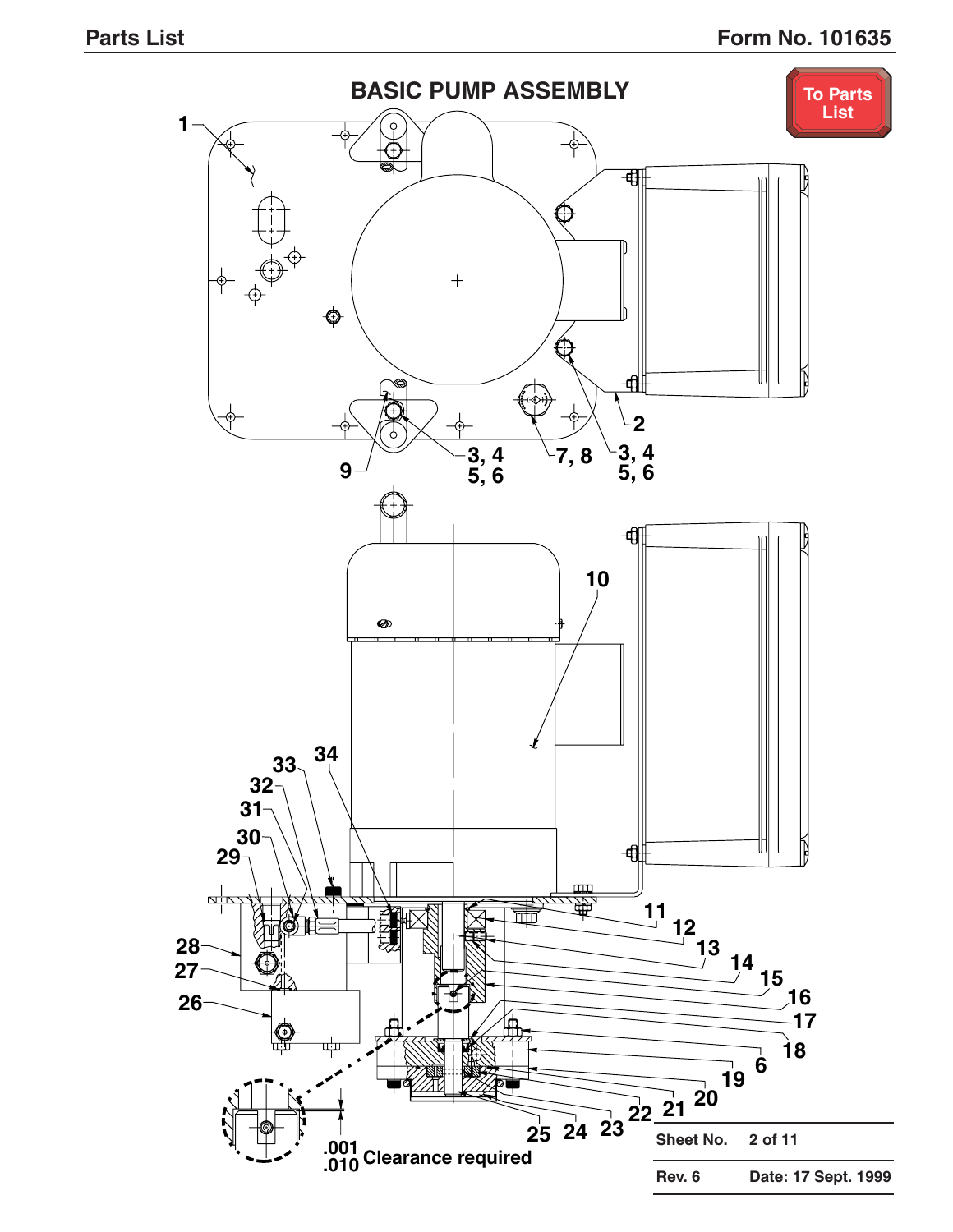<span id="page-3-0"></span>

| <b>Item</b>    | <b>Part</b> | No.          |                                                               |                |
|----------------|-------------|--------------|---------------------------------------------------------------|----------------|
| No.            | No.         | Req'd        | <b>Description</b>                                            |                |
| 1              | 64966BK2    | 1            | <b>Cover Plate</b>                                            |                |
| $\overline{c}$ | 64877BK2    | 1            | <b>Mounting Bracket</b>                                       |                |
| 3              | 10009       | 4            | Cap Screw (1/4-20 UNC X 3/4 Lg.; Torque to 60/80 in. lbs.)    |                |
| 4              | 11351       | 4            | Washer (1/4 External Tooth)                                   |                |
| 5              | 10245       | 8            | Washer (For 1/4 bolt)                                         |                |
| 6              | 10199       | 10           | Hex Nut (1/4-20 UNC)                                          |                |
| $\overline{7}$ | 20937       | 1            | Vent Cap                                                      |                |
| 8              | 200415      | 1            | <b>Rubber Gasket</b>                                          |                |
| 9              | 47492       | 1            | <b>Tube Handle</b>                                            |                |
| 10             | 58687       | 1            | Motor $(1/2$ HP)                                              |                |
|                | 59211       | 1            | Motor (110/220V 50 HZ; For PE82S-E220)                        |                |
| 11             | 209798      | 1            | <b>Retaining Ring</b>                                         |                |
| 12             | 209805      | 1            | <b>Ball Bearing</b>                                           |                |
| 13             | 10519       | 1            | Set Screw (1/4-20 UNC X 3/8 Lg.; Torque to 60/80 in. lbs.)    |                |
| 14             | 10136       | 1            | Set Screw (1/4-20 UNC x 1/4 Lg.; Torque to 60/80 in. lbs.)    |                |
| 15             | 10973       | 1            | Slotted Spring Pin (Note: Locate slot as shown.)              |                |
| 16             | 45596       | 1            | Eccentric                                                     |                |
| 17             | 12595       | $\mathbf{1}$ | Washer (1-1/8 X 1/2 X .077 Thk.)                              |                |
| 18             | *304830     | 1            | Oil Seal                                                      |                |
| 19             | 61170       | $\mathbf{1}$ | Housing                                                       |                |
| 20             | 61169       | 1            | <b>Gerotor Housing</b>                                        |                |
| 21             | *10922      | 1            | O-ring (2-1/8 X 1-15/16 X 3/32)                               |                |
| 22             | 304826      | $\mathbf{1}$ | Gerotor                                                       |                |
| 23             | 209794      | 1            | <b>Gerotor Drive Pin</b>                                      |                |
| 24             | 21846       | 1            | <b>Filter Support</b>                                         |                |
| 25             | 304835      | 1            | <b>Drive Shaft</b>                                            |                |
| 26             | 52167       | $\mathbf{1}$ | <b>Block</b>                                                  |                |
| 27             | *10266      | 1            | O-ring $(3/8 \times 1/4 \times 1/16)$                         | <b>To</b>      |
| 28             | 61167       | 1            | Body                                                          |                |
| 29             | 209795      | 1            | <b>Outlet Ball Stop</b>                                       | <b>Drawing</b> |
| 30             | 19463       | 1            | <b>Street Tee</b>                                             |                |
| 31             | 10427       | 1            | Pressure Plug (1/8 NPTF)                                      |                |
| 32             | 304819      | 1            | Hose Assembly                                                 |                |
| 33             | 10030       | $\mathbf{2}$ | Cap Screw (5/16-18 UNC X 3/4 Lg.; Torque to 220/240 in. lbs.) |                |
| 34             | 10022       | 4            | Screw (1/4-20 UNC X 1-1/2 Lg.; Torque to 180/200 in. lbs.)    |                |
|                |             |              |                                                               |                |

#### **PARTS INCLUDED BUT NOT SHOWN**

1 Motor Base Gasket

Part numbers marked with an asterisk (\*) are contained in Repair Kit No. 300430.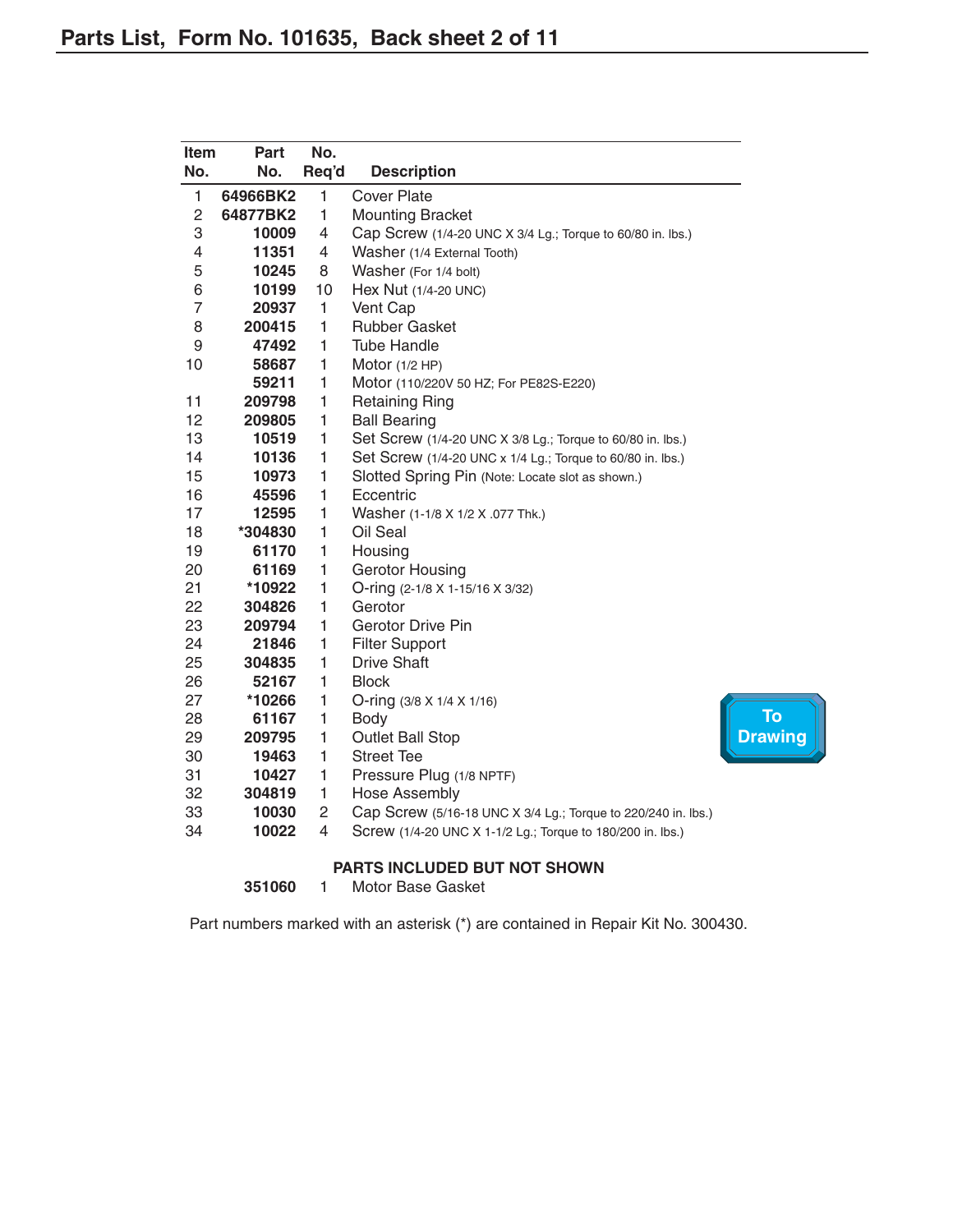<span id="page-4-0"></span>



| Sheet No. | 3 of 11             |
|-----------|---------------------|
| Rev. 6    | Date: 17 Sept. 1999 |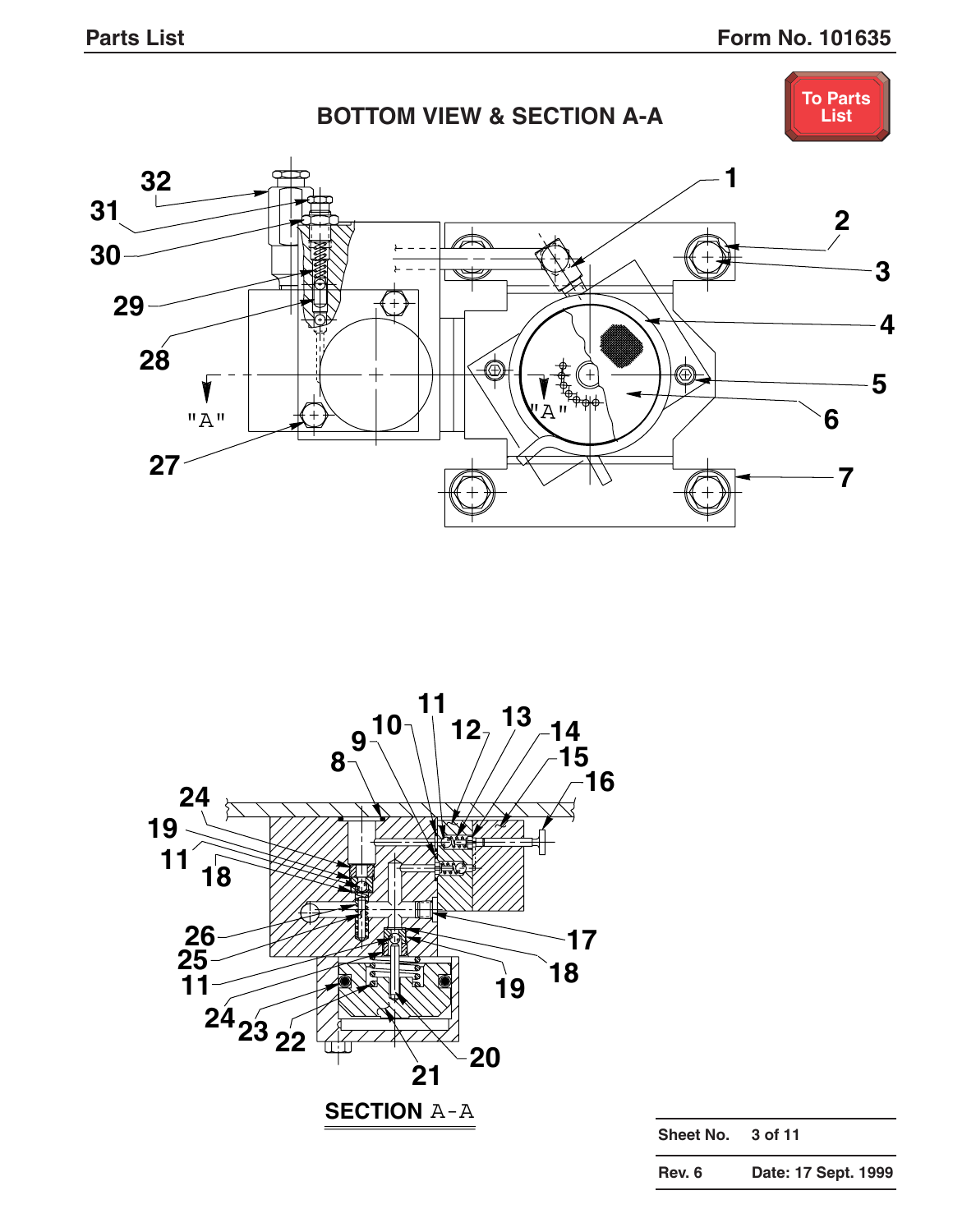<span id="page-5-0"></span>

| <b>Item</b>  | Part    | No.            |                                                                |
|--------------|---------|----------------|----------------------------------------------------------------|
| No.          | No.     | Req'd          | <b>Description</b>                                             |
| $\mathbf{1}$ | 14440   | $\mathbf{1}$   | 90° Elbow Fitting                                              |
| 2            | 10258   | $\overline{4}$ | Washer (For 3/8 bolt)                                          |
| 3            | 213663  | 4              | Cap Screw (3/8-16 UNC X 1" Lg.; Torque to 230/250 in. lbs.)    |
| 4            | 11461   | 1              | <b>Hose Clamp</b>                                              |
| 5            | 10854   | $\overline{c}$ | Cap Screw (1/4-20UNC X 1-3/4 Lg.; Torque to 60/80 in. lbs.)    |
| 6            | 21608   | 1              | Filter                                                         |
| 7            | 52174   | 1              | <b>Pump Mounting Bracket</b>                                   |
| 8            | *10273  | 1              | O-ring (13/16 X 5/8 X 3/32)                                    |
| 9            | *14763  | 1              | O-ring $(7/16 \times 5/16 \times 1/16)$                        |
| 10           | *10265  | 1              | O-ring $(5/16 \times 3/16 \times 1/16)$                        |
| 11           | *12223  | $\overline{4}$ | Ball (3/16 Dia.)                                               |
| 12           | 45559   | $\mathbf{1}$   | <b>Block</b>                                                   |
| 13           | *10445  | 2              | Compression Spring (5/32 O.D. X 3/4 Lg.)                       |
| 14           | 24549   | $\overline{c}$ | <b>Ball Guide</b>                                              |
| 15           | 45560   | 1              | <b>Block</b>                                                   |
| 16           | 304820  | 1              | Piston                                                         |
| 17           | 15130   | 1              | Plug (1/16 NPTF)                                               |
| 18           | *10442  | $\overline{c}$ | Washer (3/8 X 1/4 X 1/32)                                      |
| 19           | *209787 | $\overline{c}$ | Replaceable Seat                                               |
| 20           | 211843  | $\mathbf{1}$   | Dowel Pin (Note: Install with radius end out.)                 |
| 21           | 46063   | $\mathbf{1}$   | Piston                                                         |
| 22           | *16346  | 1              | Compression Spring (1" O.D. X 7/8 Lg.)                         |
| 23           | *10283  | 1              | O-ring (2" X 1-5/8 X 3/16)                                     |
| 24           | 209797  | 2              | Hollow Lock Screw (7/16-20 UNF-3A; Torque to 180/200 in. lbs.) |
| 25           | 12149   | 1              | Pin                                                            |
| 26           | *16057  | 1              | Compression Spring (3/16 O.D. X 1" Lg.)                        |
| 27           | 13037   | $\overline{c}$ | Cap Screw (1/4-20 UNC X 2" Lg.; Torque to 40/50 in. lbs.)      |
| 28           | 15156   | 1              | Pin (Note: Install tapered end toward spring.)                 |
| 29           | *11221  | 1              | Compression Spring (1/4 O.D. X 1" Lg.)                         |
| 30           | 10386   | 1              | Nut (3/8-24 UNF)                                               |
| 31           | *29786  | 1              | Valve Adjusting Screw                                          |
| 32           | 21278   | 1              | Relief Valve Assembly (Set at 10,100/10,700 PSI)               |

Part numbers marked with an asterisk (\*) are contained in Repair Kit No. 300430.

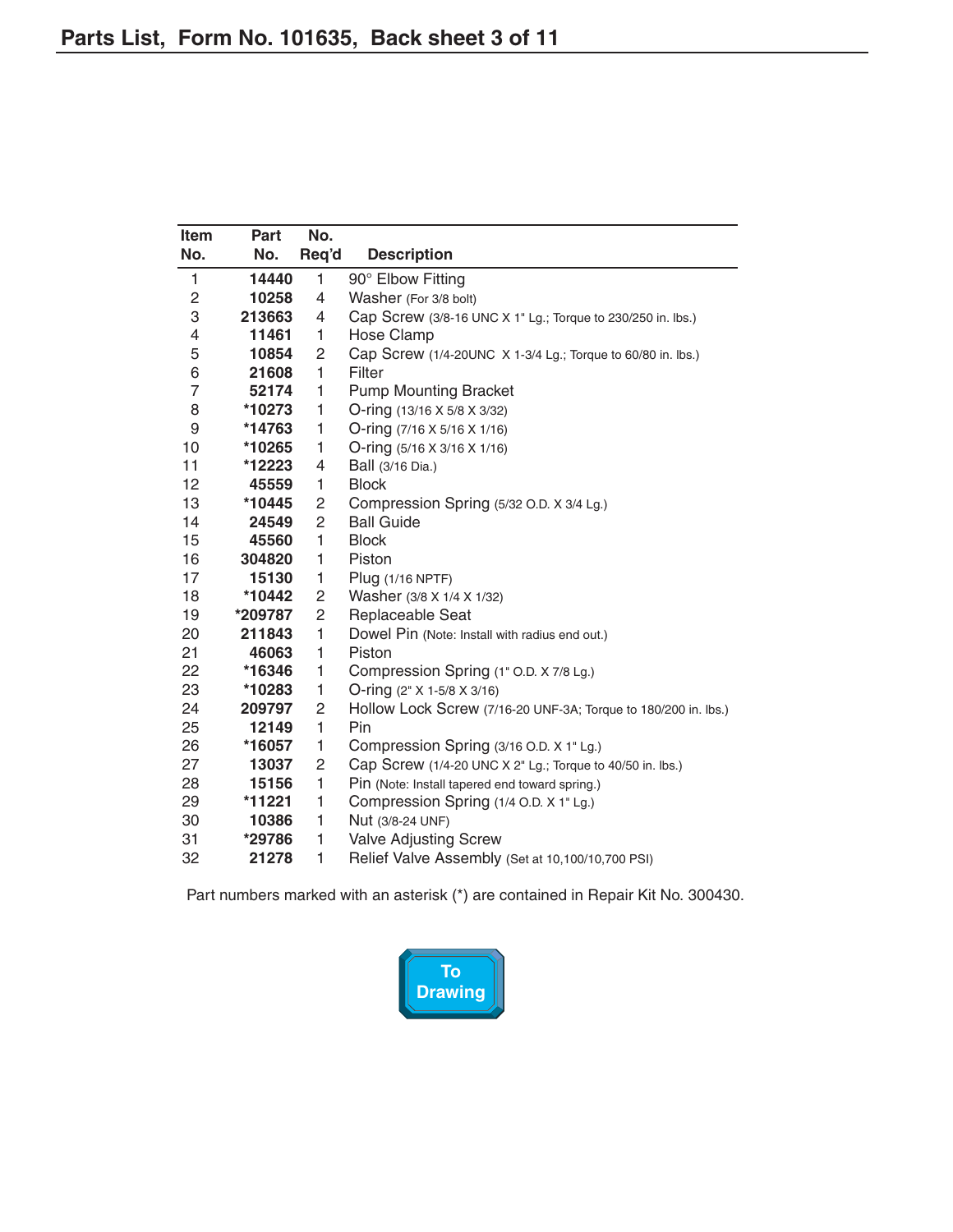<span id="page-6-0"></span>

| Sheet No. | 4 of 11             |
|-----------|---------------------|
| Rev. 6    | Date: 17 Sept. 1999 |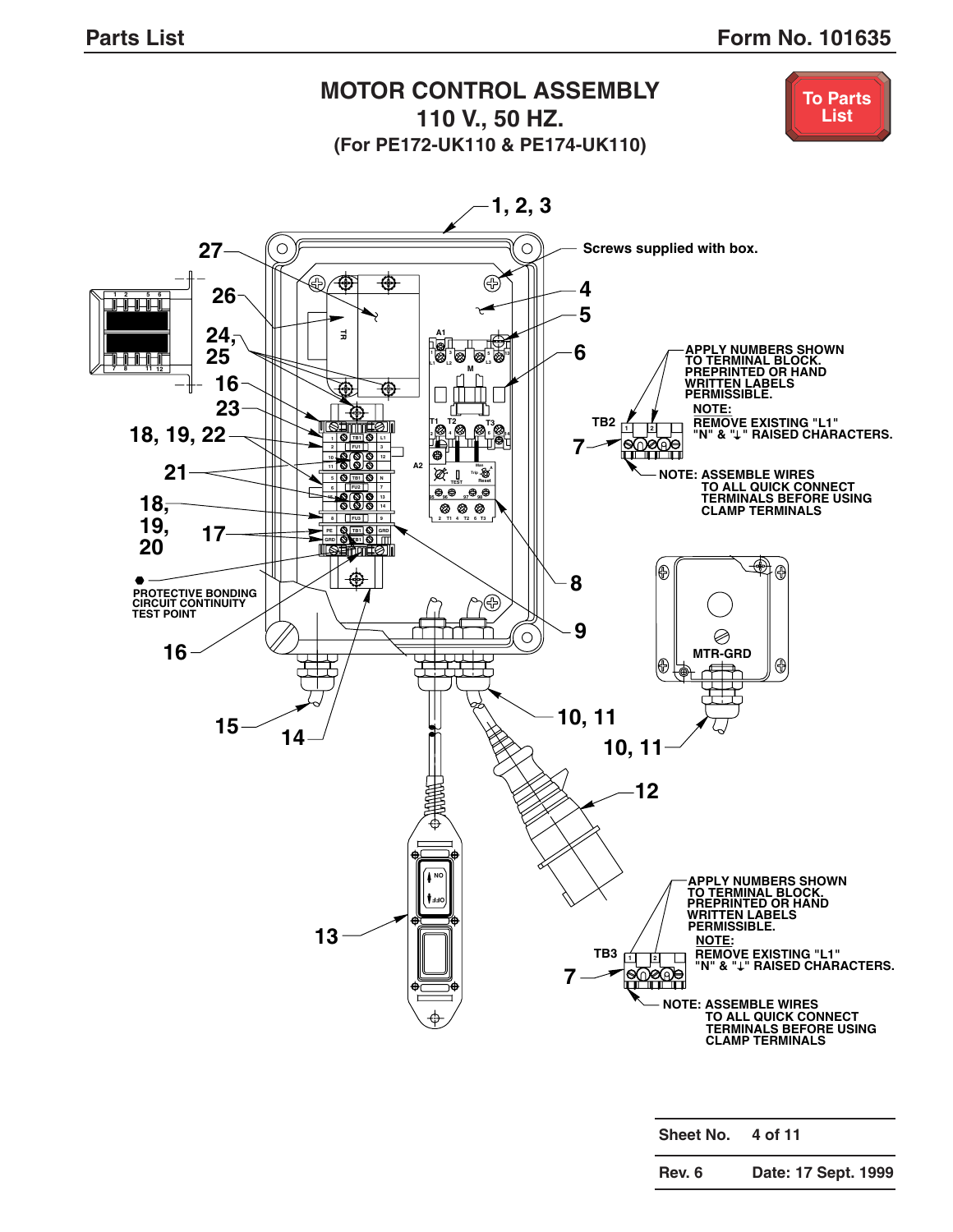<span id="page-7-0"></span>

|  |  |  | Parts List, Form No. 101635, Back sheet 4 of 11 |  |
|--|--|--|-------------------------------------------------|--|
|--|--|--|-------------------------------------------------|--|

| Item | Part   | No.   |                                                                                  | <b>Item</b>                  | Part   | No.                    |                                 |
|------|--------|-------|----------------------------------------------------------------------------------|------------------------------|--------|------------------------|---------------------------------|
| No.  | No.    | Req'd | <b>Description</b>                                                               | No.                          | No.    | Req'd                  | <b>Description</b>              |
| 1    | 251886 | 1     | Control Box                                                                      | 14                           | 251967 | 1                      | <b>DIN Mounting Rail</b>        |
| 2    | 251762 | 1     | <b>Warning Decal</b>                                                             | 15                           | 251879 | $2.25$ ft.             | Electrical Cable (14/3)         |
| 3    | 251898 | 1     | Decal                                                                            | 16                           | 251843 | 2                      | End Anchor                      |
| 4    | 421153 | 1     | <b>Mounting Plate</b>                                                            | 17                           | 251840 | $\mathbf{2}$           | <b>Grounding Terminal Block</b> |
| 5    | 12409  | 2     | <b>Machine Screw</b>                                                             | 18                           | 251849 | 3                      | Fuse Block                      |
|      |        |       | (#8-32 UNC x 5/8 Lg.)                                                            | 19                           | 251848 | 3                      | <b>Fuse Terminal Block</b>      |
| 6    | 421148 | 1     | Contactor                                                                        | 20                           | 251857 | 1                      | Fuse (3.15 AMP)                 |
| 7    | 251550 | 1     | <b>Terminal Block</b>                                                            | $\mathbf{2}$<br>21<br>251845 |        | Center Jumper (2 pole) |                                 |
| 8    | 351125 | 1     | Overload Relay                                                                   | 22                           | 252040 | $\overline{2}$         | Fuse (630 mA)                   |
|      |        |       | (Set at 11.0 AMPS)                                                               | 23                           | 251841 | $\overline{2}$         | <b>Terminal Block</b>           |
| 9    | 251847 | 3     | 6<br><b>Partition Plate</b><br>24<br>13158                                       |                              |        | <b>Machine Screw</b>   |                                 |
| 10   | 216666 | 4     | <b>Bushing</b>                                                                   |                              |        |                        | (#8-32 UNC x 1/4 Lg.)           |
| 11   | 216680 | 4     | Conduit Locknut                                                                  | 25                           | 11388  | 6                      | Lockwasher (#8 External Tooth)  |
| 12   | 351193 | 1     | Power Cord Assembly (PE172-                                                      | 26                           | 351119 | 1                      | Transformer (50 VA)             |
|      |        |       | E220, PE172A-E220, & PE174-<br>E220, PE172M-E220, PE172AM-<br>220, & PE174M-220) | 27                           | 421146 | 1                      | Transformer Cover               |
|      | 351194 | 1     | <b>Power Cord Assembly</b><br>(PE172-UK220 & PE174-UK220)                        |                              |        |                        | <b>To</b><br><b>Drawing</b>     |
| 13   | 251881 | 1     | <b>Hand Switch Assembly</b><br>(See back sheet 8 of 11)                          |                              |        |                        |                                 |

# **ELECTRICAL SCHEMATIC 110 V., 50 Hz. Single Phase**

**WARNING: To help prevent personal injury, all electrical work must be done by a qualified electrician.**



| Conductors North American International |  |
|-----------------------------------------|--|
| LineBlackBrown                          |  |
|                                         |  |
| Ground Green Green/Yellow               |  |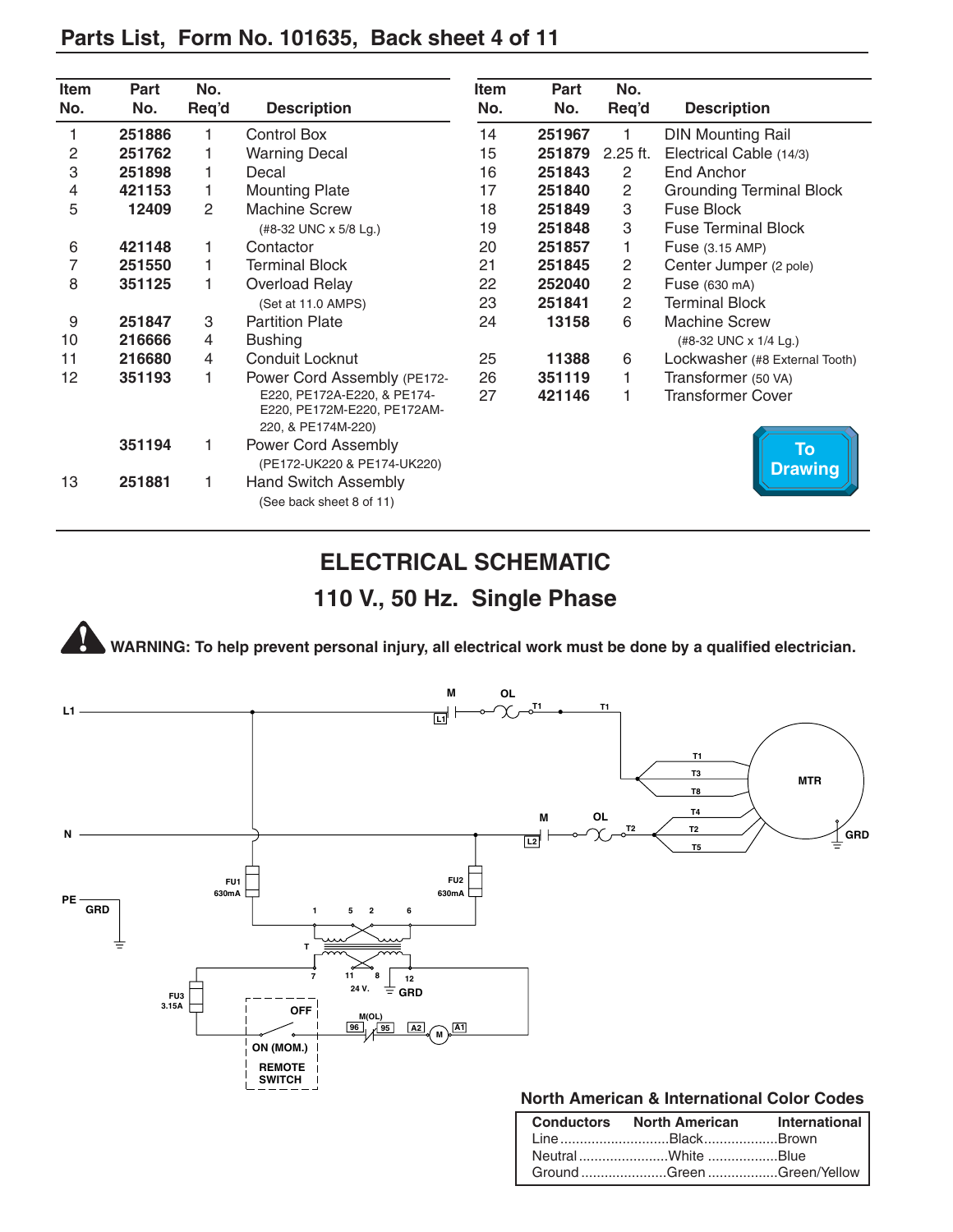<span id="page-8-0"></span>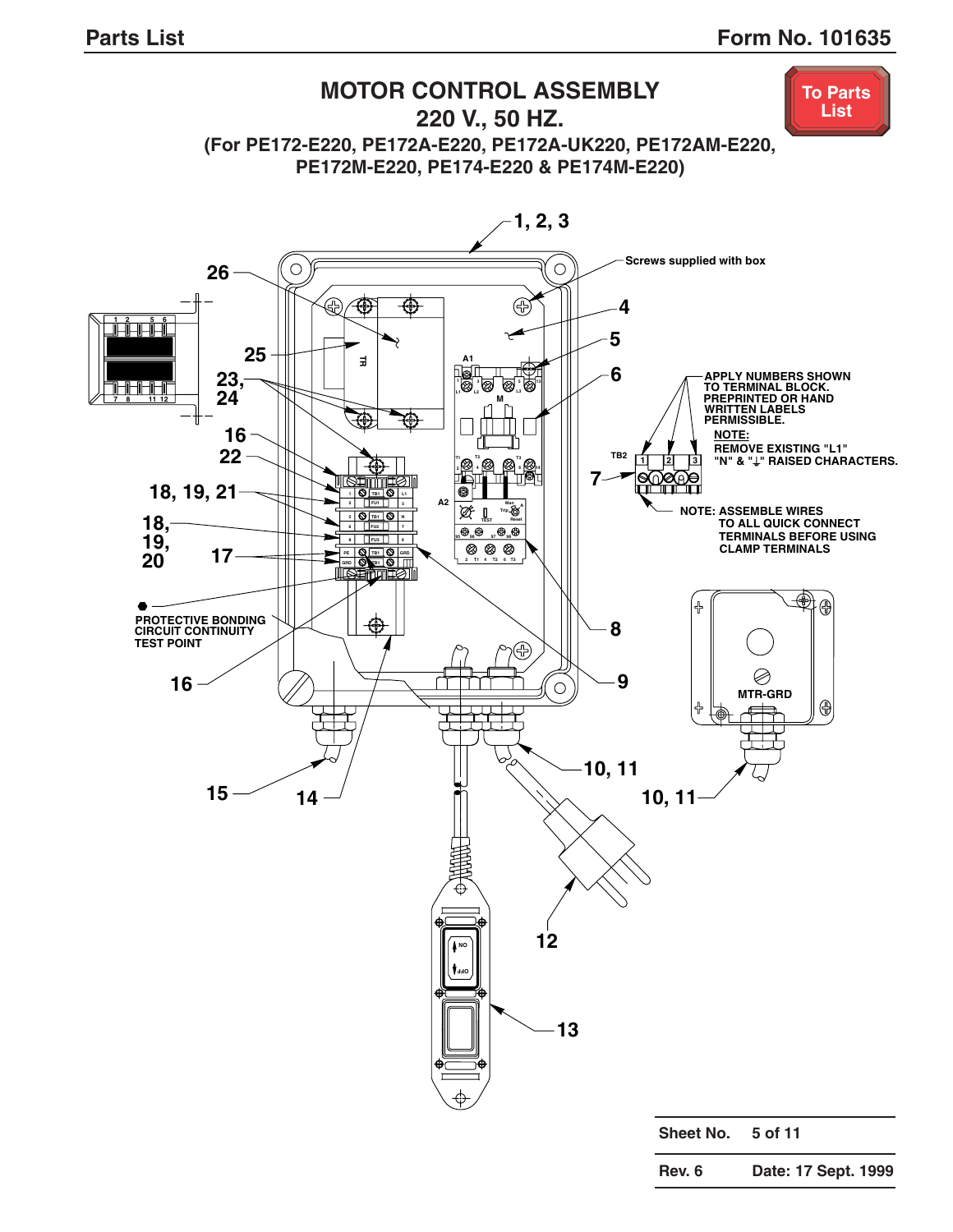<span id="page-9-0"></span>

| <b>Item</b><br>No. | Part<br>No. | No.<br>Req'd | <b>Description</b>                                      | <b>Item</b><br>No. | <b>Part</b><br>No. | No.<br>Req'd  | <b>Description</b>              |
|--------------------|-------------|--------------|---------------------------------------------------------|--------------------|--------------------|---------------|---------------------------------|
|                    | 251886      |              | Control Box                                             | 14                 | 251967             |               | <b>DIN Mounting Rail</b>        |
| 2                  | 251762      |              | <b>Warning Decal</b>                                    | 15                 | 251879             | $2.25$ ft.    | Electrical Cable (14/3)         |
| 3                  | 251898      |              | Decal                                                   | 16                 | 251843             | 2             | End Anchor                      |
| $\overline{4}$     | 421153      | 1            | <b>Mounting Plate</b>                                   | 17                 | 251840             | 2             | <b>Grounding Terminal Block</b> |
| 5                  | 12409       | 2            | <b>Machine Screw</b>                                    | 18                 | 251849             | 3             | Fuse Block                      |
|                    |             |              | (#8-32 UNC x 5/8 Lg.)                                   | 19                 | 251848             | 3             | <b>Fuse Terminal Block</b>      |
| 6                  | 421148      | 1            | Contactor                                               | 20                 | 251857             |               | <b>Fuse</b> (3.15 AMP)          |
| 7                  | 251550      |              | Terminal Block<br>21<br>251855                          |                    | 2                  | Fuse (315 mA) |                                 |
| 8                  | 351124      |              | Overload Relay                                          | 22                 | 251841             | 2             | Terminal Block                  |
|                    |             |              | (Set at 5.5 AMPS)                                       | 23                 | 13158              | 6             | <b>Machine Screw</b>            |
| 9                  | 251847      | 3            | <b>Partition Plate</b>                                  |                    |                    |               | (#8-32 UNC x 1/4 Lg.)           |
| 10                 | 216666      | 4            | <b>Bushing</b>                                          | 24                 | 11388              | 6             | Lockwasher (#8 External Tooth)  |
| 11                 | 216680      | 4            | Conduit Locknut                                         | 25                 | 351119             |               | Transformer (50 VA)             |
| 12                 | 251839      | 1.           | <b>Power Cord Assembly</b>                              | 26                 | 421146             |               | <b>Transformer Cover</b>        |
| 13                 | 251881      |              | <b>Hand Switch Assembly</b><br>(See back sheet 8 of 11) |                    |                    |               |                                 |



Ground ......................Green ..................Green/Yellow

# **ELECTRICAL SCHEMATIC 220 V., 50 Hz. Single Phase**

**WARNING: To help prevent personal injury, all electrical work must be done by a qualified electrician.**

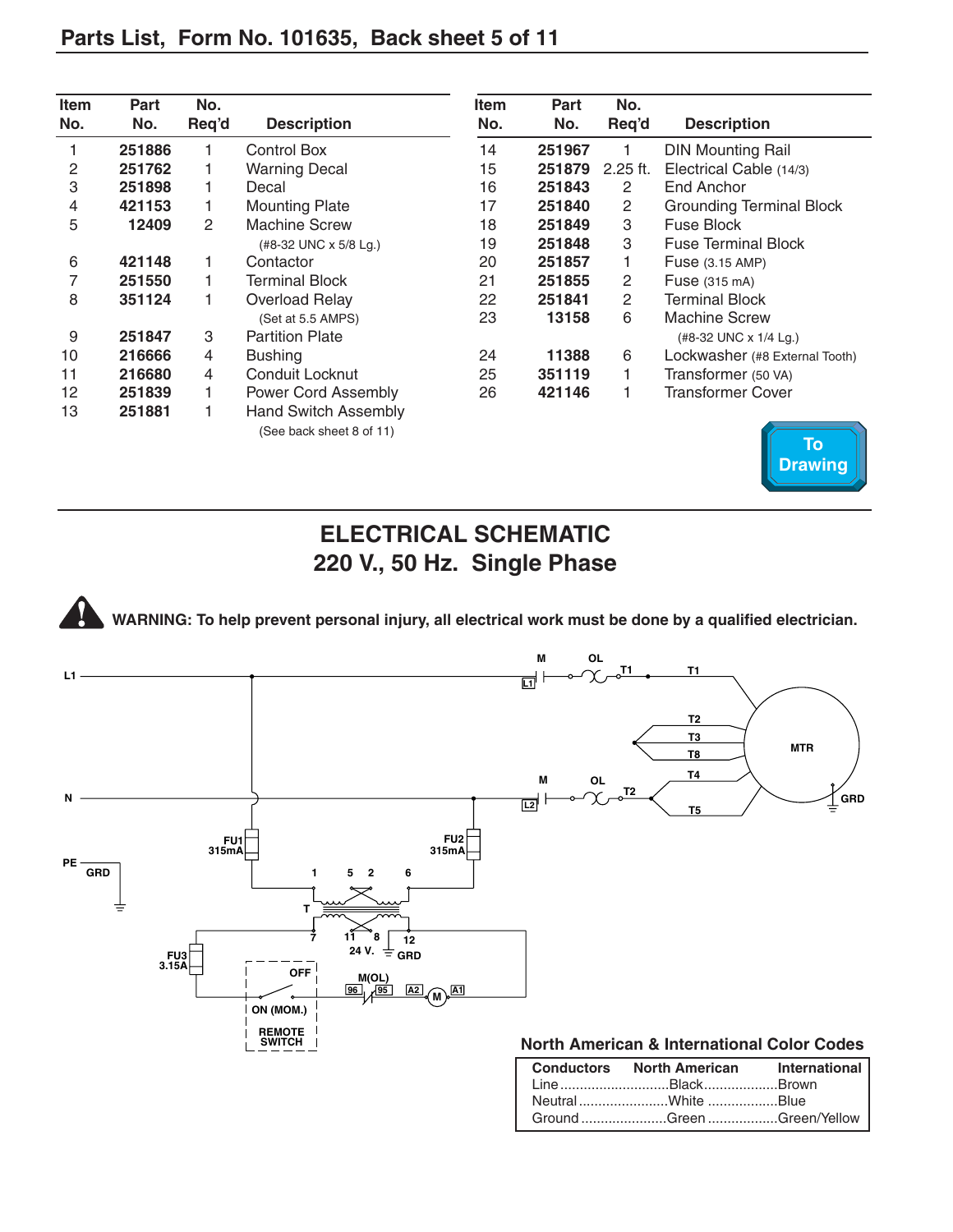<span id="page-10-0"></span>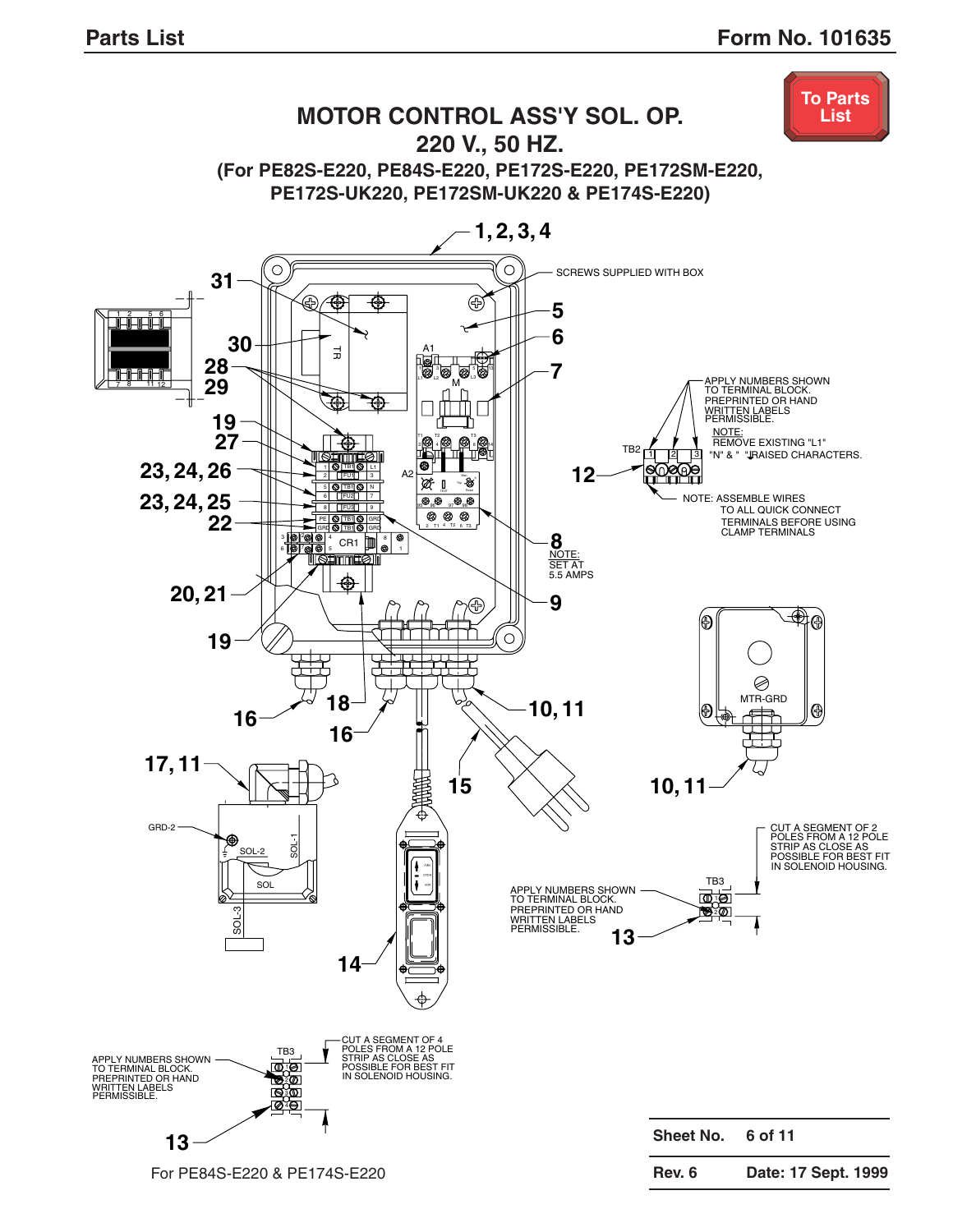## <span id="page-11-0"></span>**Parts List, Form No. 101635, Back sheet 6 of 11**

| Item | Part                                                                                                                                                                                                                                                                                                                                                                                                 | No.            |                                                                                                                                                  |
|------|------------------------------------------------------------------------------------------------------------------------------------------------------------------------------------------------------------------------------------------------------------------------------------------------------------------------------------------------------------------------------------------------------|----------------|--------------------------------------------------------------------------------------------------------------------------------------------------|
| No.  | No.                                                                                                                                                                                                                                                                                                                                                                                                  | Req'd          | <b>Description</b>                                                                                                                               |
| 17   |                                                                                                                                                                                                                                                                                                                                                                                                      | 1              | <b>Strain Relief Bushing</b>                                                                                                                     |
| 18   |                                                                                                                                                                                                                                                                                                                                                                                                      | 1              | <b>DIN Mounting Rail</b>                                                                                                                         |
| 19   |                                                                                                                                                                                                                                                                                                                                                                                                      | 2              | End Anchor                                                                                                                                       |
| 20   |                                                                                                                                                                                                                                                                                                                                                                                                      | 1              | <b>General Purpose Relay</b>                                                                                                                     |
|      |                                                                                                                                                                                                                                                                                                                                                                                                      | $\overline{c}$ | General Purpose Relay (For                                                                                                                       |
|      |                                                                                                                                                                                                                                                                                                                                                                                                      |                | PE84S-E220 & PE1174S-E220)                                                                                                                       |
| 21   |                                                                                                                                                                                                                                                                                                                                                                                                      | 1              | <b>Relay Socket</b>                                                                                                                              |
|      |                                                                                                                                                                                                                                                                                                                                                                                                      | $\overline{c}$ | Relay Socket (For PE84S-E220 &                                                                                                                   |
|      |                                                                                                                                                                                                                                                                                                                                                                                                      |                | PE174S-E220)                                                                                                                                     |
| 22   | 251841                                                                                                                                                                                                                                                                                                                                                                                               | $\overline{c}$ | <b>Grounding Terminal Block</b>                                                                                                                  |
| 23   |                                                                                                                                                                                                                                                                                                                                                                                                      | 3              | <b>Fuse Block</b>                                                                                                                                |
| 24   |                                                                                                                                                                                                                                                                                                                                                                                                      | 3              | <b>Terminal Fuse Block</b>                                                                                                                       |
| 25   |                                                                                                                                                                                                                                                                                                                                                                                                      | 1              | Fuse (315 amp 250 V.)                                                                                                                            |
| 26   |                                                                                                                                                                                                                                                                                                                                                                                                      | $\overline{c}$ | Fuse (315 MAMP 250 V.)                                                                                                                           |
| 27   |                                                                                                                                                                                                                                                                                                                                                                                                      | $\overline{c}$ | <b>Terminal Block</b>                                                                                                                            |
| 28   |                                                                                                                                                                                                                                                                                                                                                                                                      | 6              | Screw (#8-32 UNC x 1/4 Lg.)                                                                                                                      |
| 29   |                                                                                                                                                                                                                                                                                                                                                                                                      | 6              | Washer (#8 External Tooth)                                                                                                                       |
| 30   |                                                                                                                                                                                                                                                                                                                                                                                                      | 1              | <b>Transformer</b>                                                                                                                               |
| 31   |                                                                                                                                                                                                                                                                                                                                                                                                      | 1              | <b>Transformer Cover</b>                                                                                                                         |
|      |                                                                                                                                                                                                                                                                                                                                                                                                      |                |                                                                                                                                                  |
|      |                                                                                                                                                                                                                                                                                                                                                                                                      |                |                                                                                                                                                  |
|      |                                                                                                                                                                                                                                                                                                                                                                                                      |                | <b>To</b>                                                                                                                                        |
|      |                                                                                                                                                                                                                                                                                                                                                                                                      |                | <b>Drawing</b>                                                                                                                                   |
|      |                                                                                                                                                                                                                                                                                                                                                                                                      |                |                                                                                                                                                  |
|      |                                                                                                                                                                                                                                                                                                                                                                                                      |                |                                                                                                                                                  |
|      |                                                                                                                                                                                                                                                                                                                                                                                                      |                |                                                                                                                                                  |
|      | Control Box (For PE82S-E220)<br><b>Warning Decal (CE Electrical)</b><br>Overload Relay (Set at 5.5 amps)<br>Terminal Block (For PE84S-E220 &<br><b>Remote Hand Switch Assembly</b><br>Remote Hand Switch Assembly<br>(For PE82S-E220, PE84S-E220, &<br>PE174S-E220; See sheet 8 of 11)<br>Cord (8 ft.; For PE82S-E220, PE84S-<br>E220, PE172S-E220, PE172SM-E220<br>Plug Connector (For PE172S-UK220 | 251869         | 216667<br>251967<br>251843<br>251859<br>251859<br>251869<br>251849<br>251848<br>251857<br>251855<br>251840<br>13158<br>11388<br>351119<br>421146 |

#### **ELECTRICAL SCHEMATIC 220 V., 50 Hz.**

**251879** 8 ft. Electrical Cable (For UK models)



## **ELECTRICAL SCHEMATIC FOR PE84S-E220 & PE174S-E220 220 V., 50 Hz.**

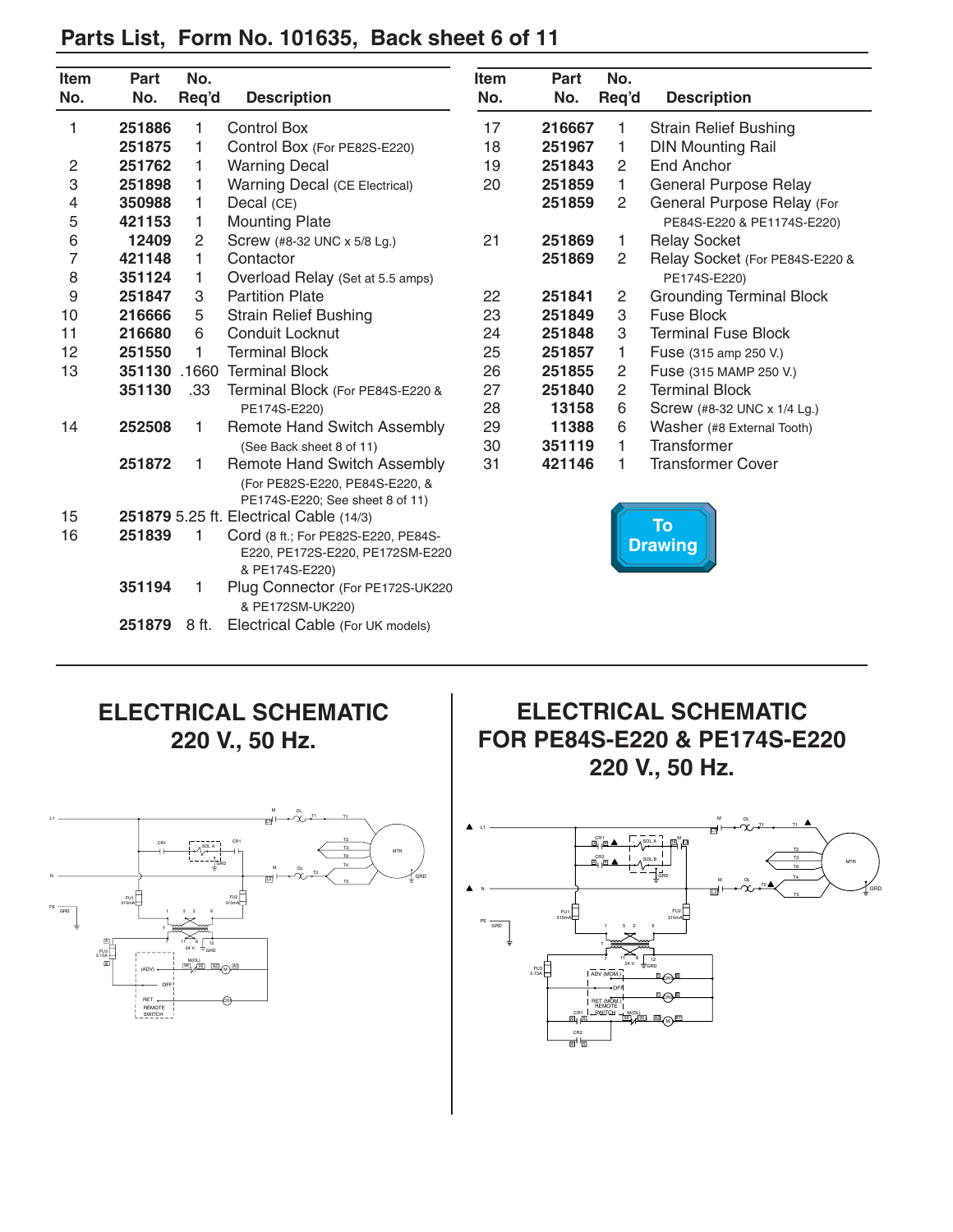<span id="page-12-0"></span>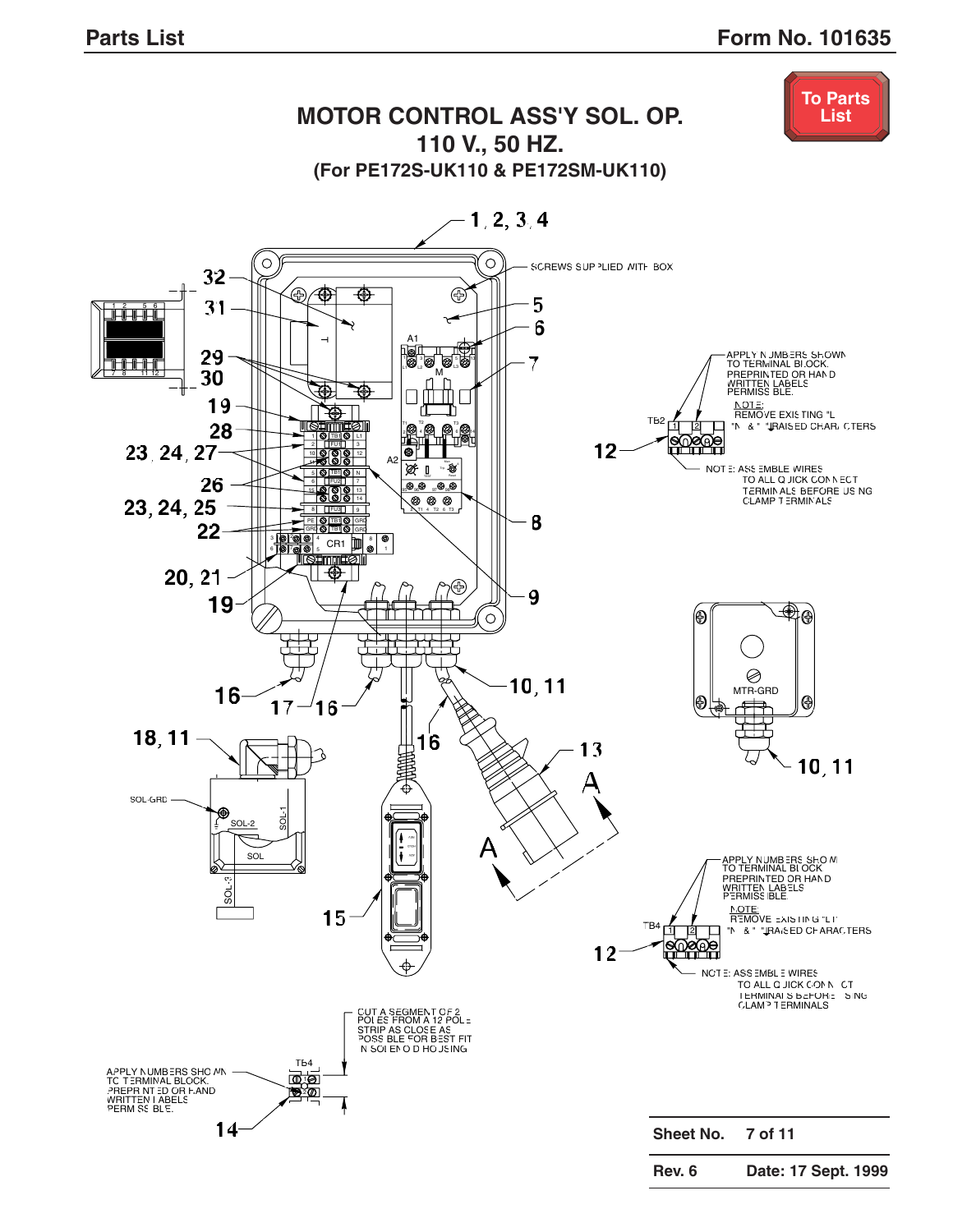<span id="page-13-0"></span>

| Item<br>No. | Part<br>No. | No.<br>Req'd | <b>Description</b>                                        | Item<br>No. | Part<br>No. | No.<br>Req'd | <b>Description</b>              |
|-------------|-------------|--------------|-----------------------------------------------------------|-------------|-------------|--------------|---------------------------------|
|             | 251886      |              | <b>Control Box</b>                                        | 19          | 251843      | 2            | End Anchor                      |
| 2           | 251762      |              | <b>Warning Decal</b>                                      | 20          | 251859      | 1.           | <b>General Purpose Relay</b>    |
| 3           | 251898      |              | Warning Decal (CE electrical)                             | 21          | 251869      | 1.           | <b>Relay Socket</b>             |
| 4           | 350988      |              | Decal (CE)                                                | 22          | 251841      | 2            | <b>Grounding Terminal Block</b> |
| 5           | 421153      |              | <b>Mounting Plate</b>                                     | 23          | 251849      | 3            | Fuse Block                      |
| 6           | 12409       | 2            | Screw (#8-32 UNC x 5/8 Lg.)                               | 24          | 251848      | 3            | <b>Terminal Fuse Block</b>      |
| 7           | 421148      |              | Contactor                                                 | 25          | 251857      |              | Fuse (3.15 amp 250 V.)          |
| 8           | 351125      |              | Overload Relay (Set at 11 amps)                           | 26          | 251845      | 2            | Center 2 Pole Jumper            |
| 9           | 251847      | 3            | <b>Partition Plate</b>                                    | 27          | 252040      | 2            | Fuse (630 MAMP 250 V.)          |
| 10          | 216666      | 5            | <b>Strain Relief Bushing</b>                              | 28          | 251840      | 6            | <b>Terminal Block</b>           |
| 11          | 216680      | 6            | Conduit Locknut                                           | 29          | 13158       | 6            | Screw (#8-32 UNC x 1/4 Lg.)     |
| 12          | 251550      | 2            | <b>Terminal Block</b>                                     | 30          | 11388       | 6            | Washer (#8 External Tooth)      |
| 13          | 351193      |              | <b>Connector Plug</b>                                     | 31          | 351119      |              | Transformer                     |
| 14          | 351130      | .1660        | <b>Terminal Block</b>                                     | 32          | 421146      |              | <b>Transformer Cover</b>        |
| 15          | 252508      |              | <b>Remote Hand Switch Assembly</b><br>(See sheet 9 of 11) |             |             |              |                                 |
| 16          | 251879      | 13'3"        | Electrical Cable (14/3)                                   |             |             |              | <b>To</b>                       |
| 17          | 251967      |              | <b>DIN Mounting Rail</b>                                  |             |             |              | <b>Drawing</b>                  |
| 18          | 216667      |              | <b>Strain Relief Bushing</b>                              |             |             |              |                                 |

## **ELECTRICAL SCHEMATIC 110 V., 50 Hz.**

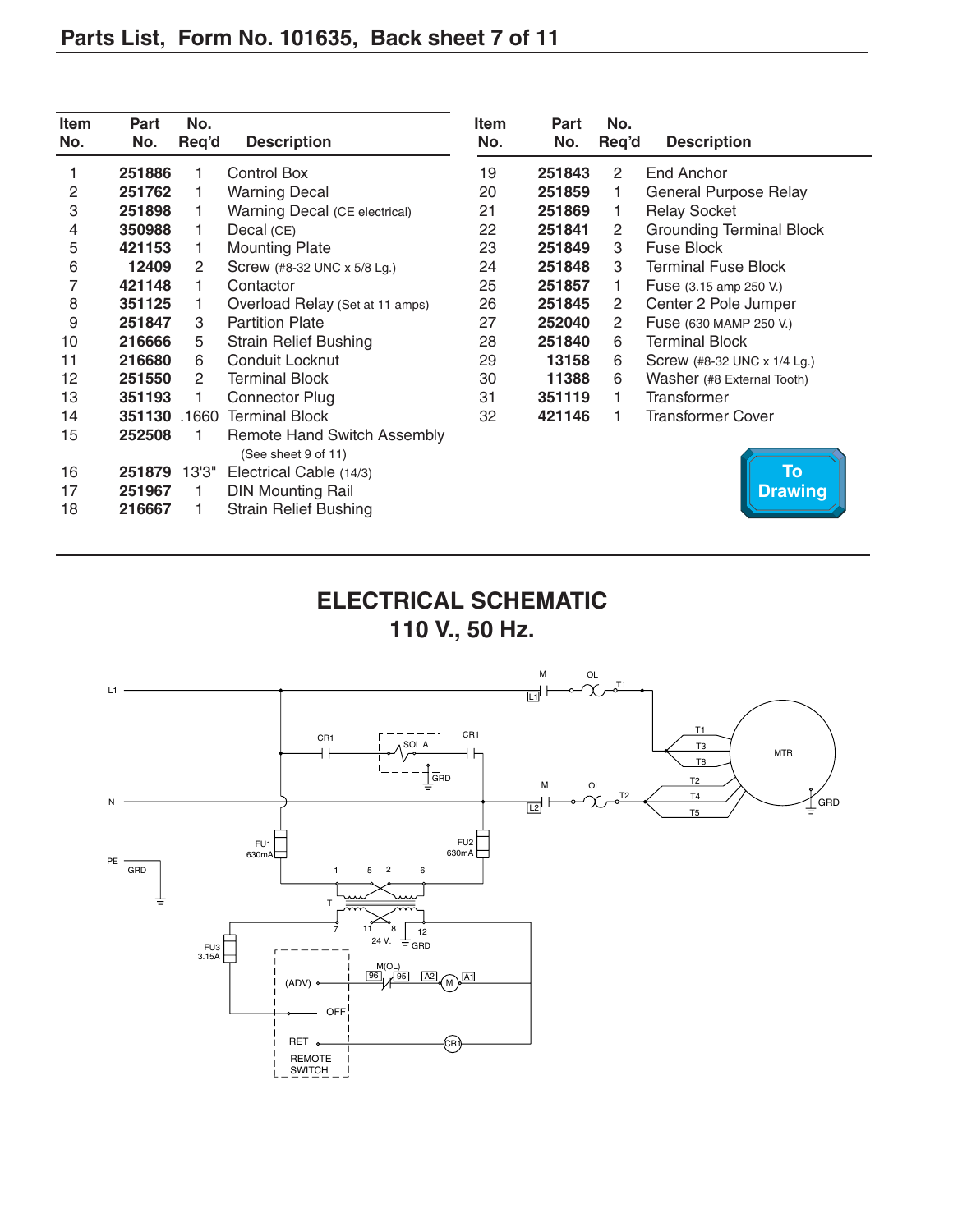



| <b>Item</b><br>No. | Part<br>No. | No.<br>Req'd | <b>Description</b>             |
|--------------------|-------------|--------------|--------------------------------|
| 1                  | 251879      | $2.25$ ft.   | Electrical Cable (1.5 mm/3)    |
| 2                  | 420050-3    | 1            | <b>Switch Mounting Plate</b>   |
| 3                  | 251818      | 1            | <b>Strain Relief Connector</b> |
| 4                  | 251802      | 1            | Locknut $(3/4-16$ UNF)         |
| 5                  | 420050-4    | 1            | Switch Housing                 |
| 6                  | 10525       | 2            | <b>Ring Terminal</b>           |
| 7                  | 16773       | 1            | <b>Rocker Switch</b>           |
| 8                  | 420050-2    | 1            | Gasket                         |
| 9                  | 420050-1    |              | Cover                          |
| 10                 | 250248      | 6            | Screw (4-24 x 3/4 Lg.)         |
| 11                 | 202776      |              | Decal                          |
| 12                 | 253607      | 1            | <b>Rubber Seal</b>             |

Note: Shaded areas reflect last revision(s) made to this form.

**Sheet No. 8 of 11**

**Rev. 6 Date: 17 Sept. 1999**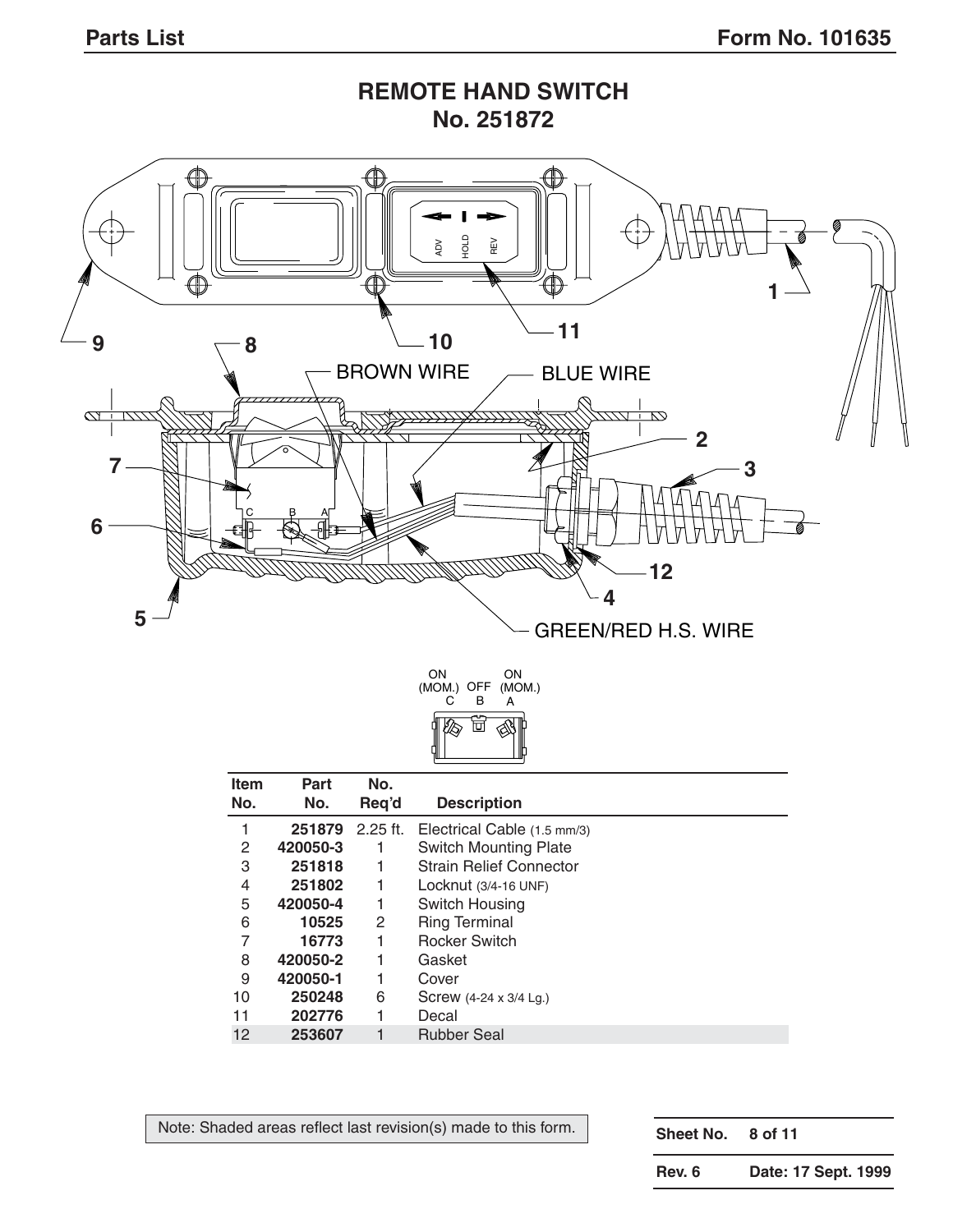

| <b>REMOTE HAND SWITCH</b> |            |  |
|---------------------------|------------|--|
|                           | No. 251881 |  |

| Item<br>No. | Part<br>No. | No.<br>Req'd | <b>Description</b>             |
|-------------|-------------|--------------|--------------------------------|
|             | 251879      | $10$ ft.     | Electrical Cable (14/3)        |
| 2           | 420050-3    |              | <b>Switch Mounting Plate</b>   |
| 3           | 251818      | 1            | <b>Strain Relief Connector</b> |
| 4           | 251802      |              | Locknut $(3/4-16$ UNF)         |
| 5           | 420050-4    |              | Switch Housing                 |
| 6           | 10525       | 2            | <b>Ring Terminal</b>           |
| 7           | 16772       |              | <b>Rocker Switch</b>           |
| 8           | 420050-2    |              | Gasket                         |
| 9           | 420050-1    |              | Cover                          |
| 10          | 250248      | 6            | Screw $(4-24 \times 3/4$ Lg.)  |
| 11          | 202763      |              | Decal                          |
| 12          | 253607      |              | <b>Rubber Seal</b>             |

Note: Shaded areas reflect last revision(s) made to this form.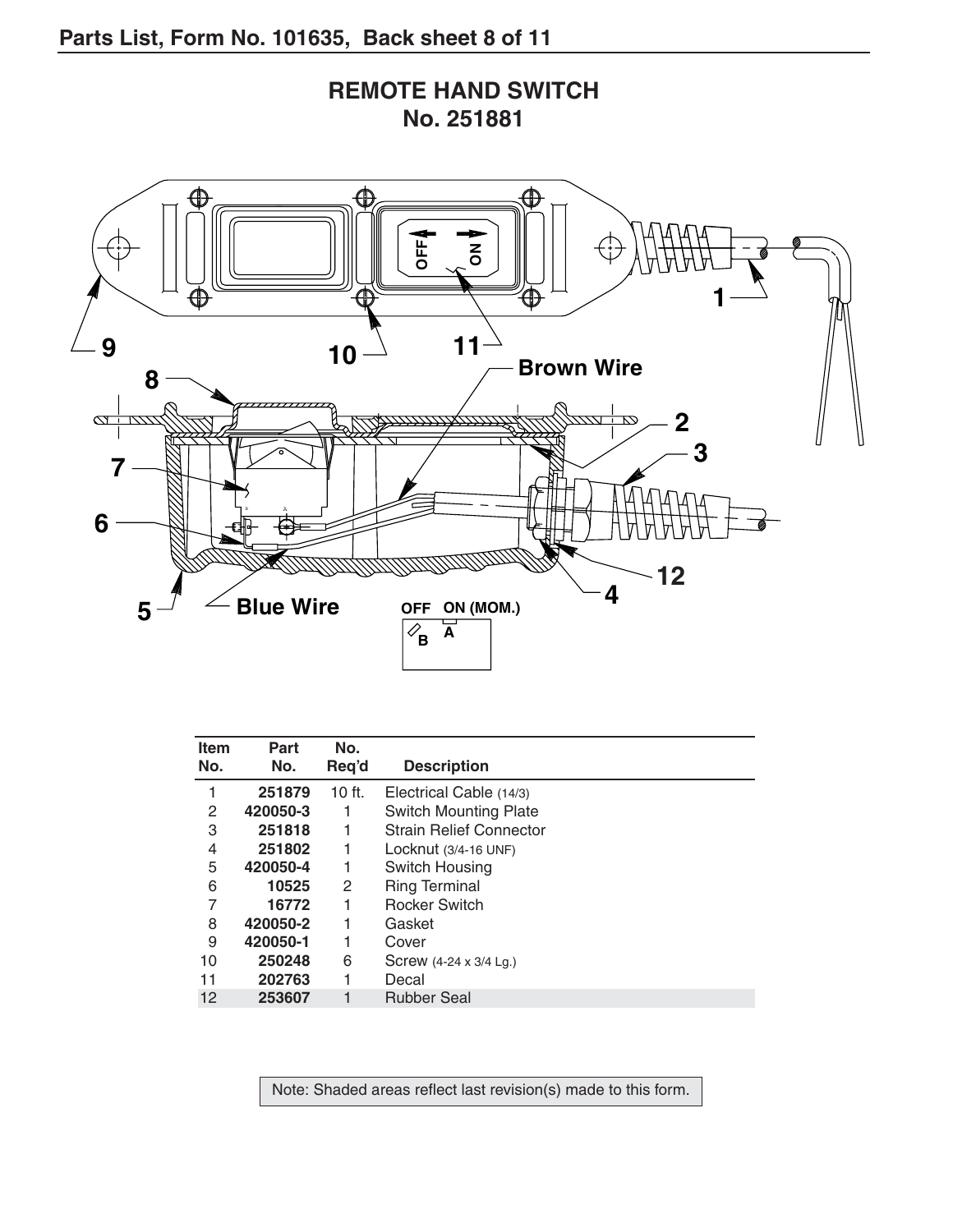

#### **REMOTE HAND SWITCH No. 252508**

| <b>Item</b><br>No. | Part<br>No. | No.<br>Req'd | <b>Description</b>                 |
|--------------------|-------------|--------------|------------------------------------|
|                    | 420050-1    |              | <b>Plastic Cover</b>               |
| 2                  | 420050-2    | 1            | Gasket                             |
| 3                  | 250248      | 6            | Screw (4-24 x 3/4 Lg.)             |
| 4                  | 202776      |              | Decal                              |
| 5                  | 251879      | $10$ ft.     | Electrical Cable (1.5 MM/3)        |
| 6                  | 420050-3    | 1            | <b>Switch Mounting Plate</b>       |
| 7                  | 251818      |              | <b>Strain Relief Bushing</b>       |
| 8                  | 251802      | 1            | Locknut (Torque to 30/35 in. lbs.) |
| 9                  | 420050-4    |              | Switch Housing                     |
| 10                 | 16774       |              | <b>Rocker Switch</b>               |
| 11                 | 253607      |              | <b>Rubber Seal</b>                 |

Note: Shaded areas reflect last revision(s) made to this form.

**Sheet No. 9 of 11**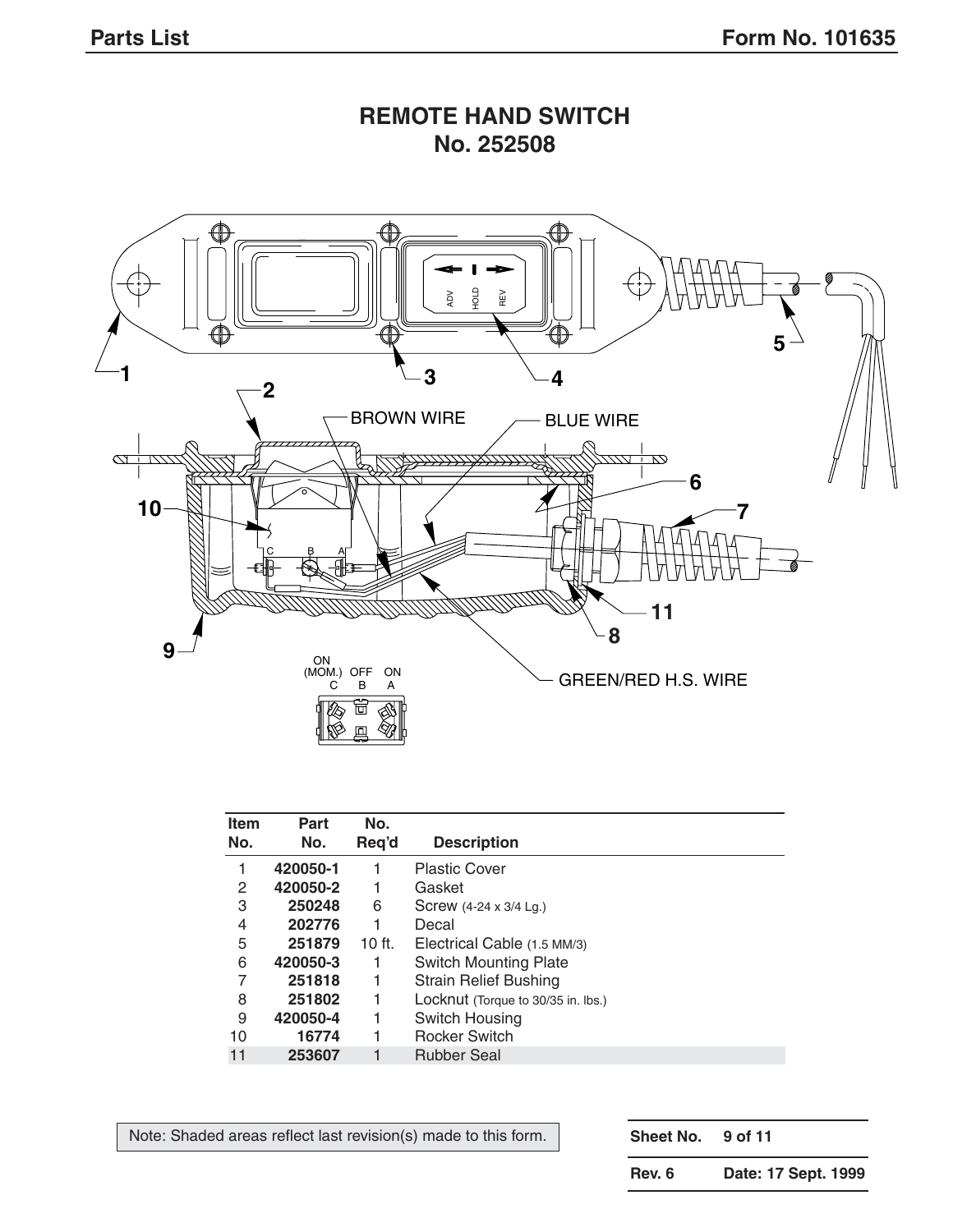

#### **TWO POSITION, 2-WAY MANUAL VALVE (FOR PE172-E220, PE172-UK110, & PE172M-E220)**

| <b>Item</b><br>No. | Part<br>No.   | No.<br>Req'd | <b>Description</b>                                                 | <b>Item</b><br>No. | <b>Part</b><br>No. | No. | <b>Description</b><br>Reg'd                           |
|--------------------|---------------|--------------|--------------------------------------------------------------------|--------------------|--------------------|-----|-------------------------------------------------------|
|                    | *304829       |              | Gasket                                                             | 10                 | 304849             |     | <b>Release Valve Screw</b>                            |
| 2                  | *11088        |              | Retaining Ring (9/16 Shaft)                                        | 11                 | 213109             |     | Release Valve Handle                                  |
| 3                  | 11089         |              | Washer (3/16 Bolt)                                                 | 12                 | 10556              |     | Set Screw (1/4-20 UNC X 1/4 Lg.;                      |
| 4                  | *11024        |              | <b>Compression Spring</b>                                          |                    |                    |     | Torque to 30/50 in. lbs.)                             |
|                    |               |              | $(1/4$ O.D. X $5/8$ Lg.)                                           | 13                 | *10268             | 2   | O-ring $(1/2 \times 3/8 \times 1/16)$                 |
| 5                  | 10423         |              | Steel Ball (9/32 Dia.)                                             |                    | +17716             | 2   | O-ring $(1/2 \times 3/8 \times 1/16)$                 |
| 6                  | 209945        | 2            | Cap Screw (5/16-18 UNC X 2-1/2 Lg.;<br>Torque to 220/240 in. lbs.) | 14                 | *11863             | 2   | Backup Washer<br>$(1/2 \times 3/8 \times 1/16)$       |
|                    | 52168         |              | Valve Body                                                         | 15                 | 202505             |     | Coupling                                              |
| 8                  | *10267        |              | O-ring $(7/16 \times 5/16 \times 1/16)$                            | 16                 | 209795             |     | Outlet Ball Stop (Part of the Basic                   |
|                    | <b>†13472</b> |              | O-ring $(7/16 \times 5/16 \times 1/16)$                            |                    |                    |     | Pump Ass'y)                                           |
| 9                  | *15085        |              | Backup Washer<br>(7/16 X 5/16 X 3/64 Thk.)                         |                    | 52170              |     | Complete Valve Ass'y (Consists of<br>Items 1 thru 15) |

Part numbers marked with an asterisk (\*) are contained in Repair Kit No. 300430. Part numbers marked with a dagger (†) are contained in EPR Seal Kit No. 300648.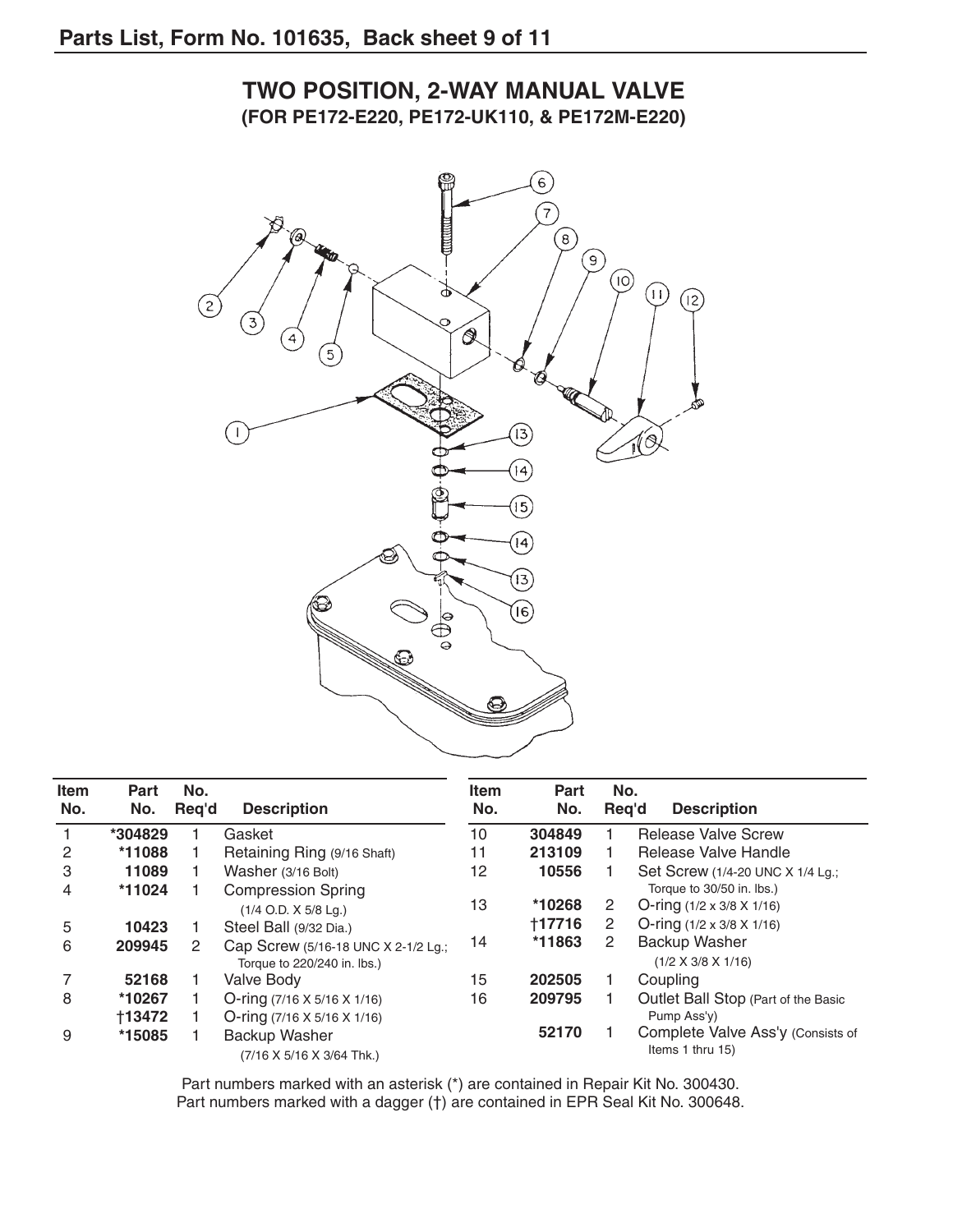#### **VALVE ASSEMBLY**

<span id="page-18-0"></span>**(For PE82S-E220, PE172S-E220, PE172SM-E220, PE172S-UK110, PE172S-UK220, PE172SM-UK110 & PE172SM-UK220;** 

**These also require manifold parts #2 through #13 on sheet 11 of 11)**





| Sheet No. 10 of 11 |  |
|--------------------|--|
|                    |  |

| Rev. 6 | Date: 17 Sept. 1999 |  |  |  |
|--------|---------------------|--|--|--|
|--------|---------------------|--|--|--|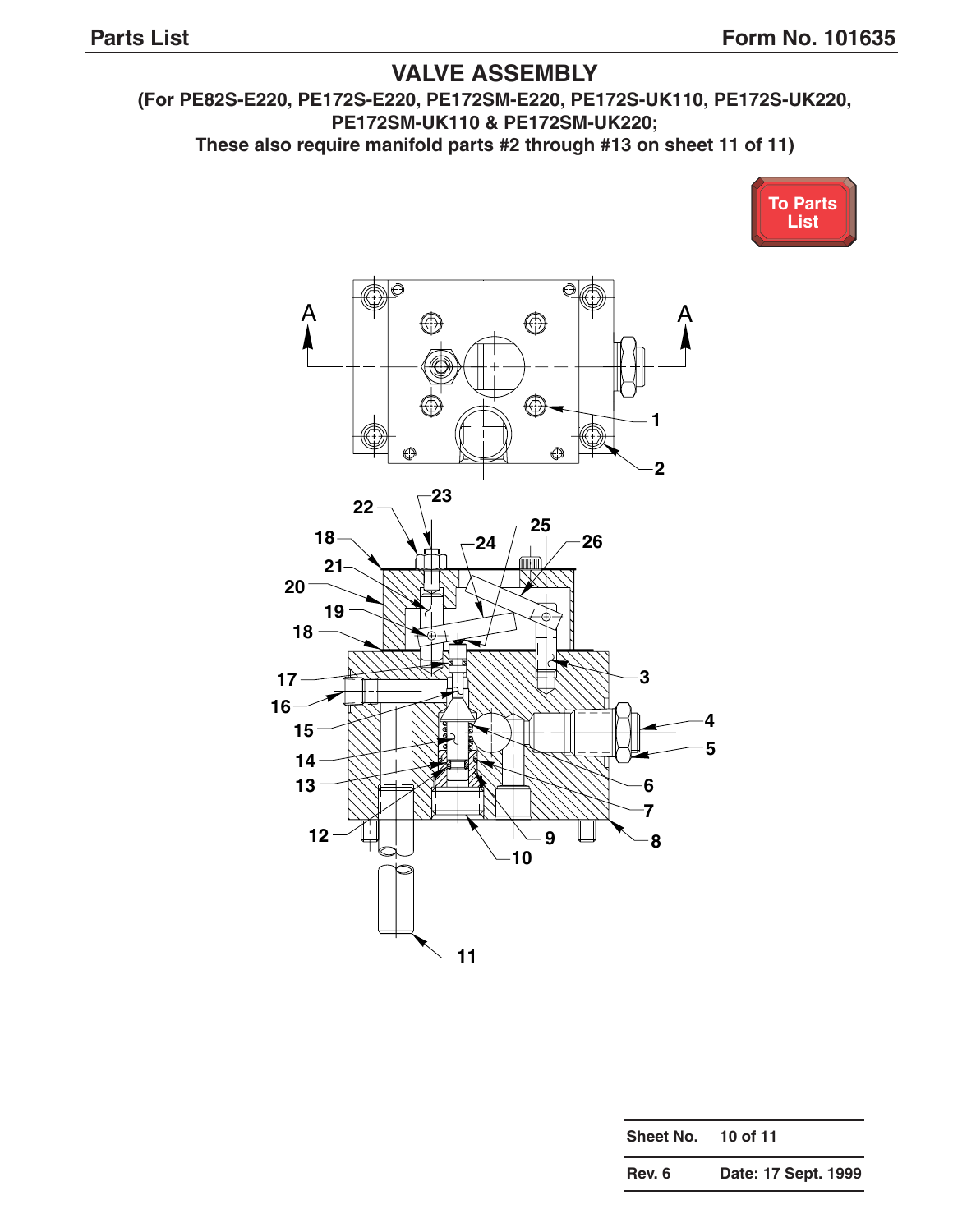<span id="page-19-0"></span>

| Item<br>No.             | Part<br>No. | No.<br>Req'd   | <b>Description</b>                                               |
|-------------------------|-------------|----------------|------------------------------------------------------------------|
| 1                       | 12650       | 4              | Cap Screw (Torque to 35/40 in. lbs.)                             |
| $\overline{\mathbf{c}}$ | 10890       | 4              | Cap Screw (1/4-20 X 2" Lg.)                                      |
| 3                       | 203100      | 1              | <b>Threaded Pin</b>                                              |
| 4                       | 10479       | 1              | Pipe Plug (1/4 NPTF)                                             |
| 5                       | 10676       | 1              | <b>Straight Fitting</b>                                          |
| 6                       | *17033      | 1              | Comp. Spring (.480 O.D. X 5/8 Lg.)                               |
| $\overline{7}$          | 15292       | 1              | O-ring (9/16 X 7/16 X 1/16; Disogrin)                            |
| 8                       | 51025       | 1              | Body                                                             |
| 9                       | *203105     | 1              | Guide                                                            |
| 10                      | 17055       | 1              | Jam Screw (Torque to 225/250 in. lbs.)                           |
| 11                      | 200609      | 1              | Drain Line                                                       |
| 12                      | 15174       | 1              | Backup Washer (5/16 X 3/16 X 3/64)                               |
| 13                      | *10265      | 1              | O-ring (5/16 X 3/16 X 1/16; Nitrile)                             |
| 14                      | *203106     | 1              | Poppet (NOTE: Apply NAPA Anti-seize #7651150 [spray] or          |
|                         |             |                | Permatex #133K [paste] or Bravo Type 13 [paste] to poppet stem.) |
| 15                      | *203104     | 1              | <b>Stem</b>                                                      |
| 16                      | 10427       | 1              | Pipe Plug (1/8 NPTF)                                             |
| 17                      | 10264       | 1              | O-ring (1/4 X 1/8 X 1/16; Nitrile)                               |
| 18                      | 351404      | 2              | Gasket                                                           |
| 19                      | 17026       | $\overline{c}$ | Dowel Pin                                                        |
| 20                      | 421452      | 1              | Linkage Block                                                    |
| 21                      | 203101      | 1              | Pin                                                              |
| 22                      | 10199       | 1              | Nut (1/4-20 UNC:<br>Torque to 60/80 in. lbs.)                    |
| 23                      | 250019      | 1              | <b>Set Screw</b>                                                 |
| 24                      | 203103      | 1              | Lever (Lower)                                                    |
| 25                      | 12223       | 1              | Ball (3/16 dia.)                                                 |
| 26                      | 203102      | 1              | Lever (Upper)                                                    |
|                         |             |                | <b>PARTS INCLUDED BUT NOT SHOWN</b>                              |
|                         | 11127       | 1              | Pressure Plug                                                    |
|                         | 17027-2     | 1              | Solenoid (220/230 V., 50/60 Hz)                                  |

**17027-1** 1 Solenoid (110/115 V., 50/60 Hz)

Part numbers marked with an (\*) asterisk are included in Repair Kit No. 300605.

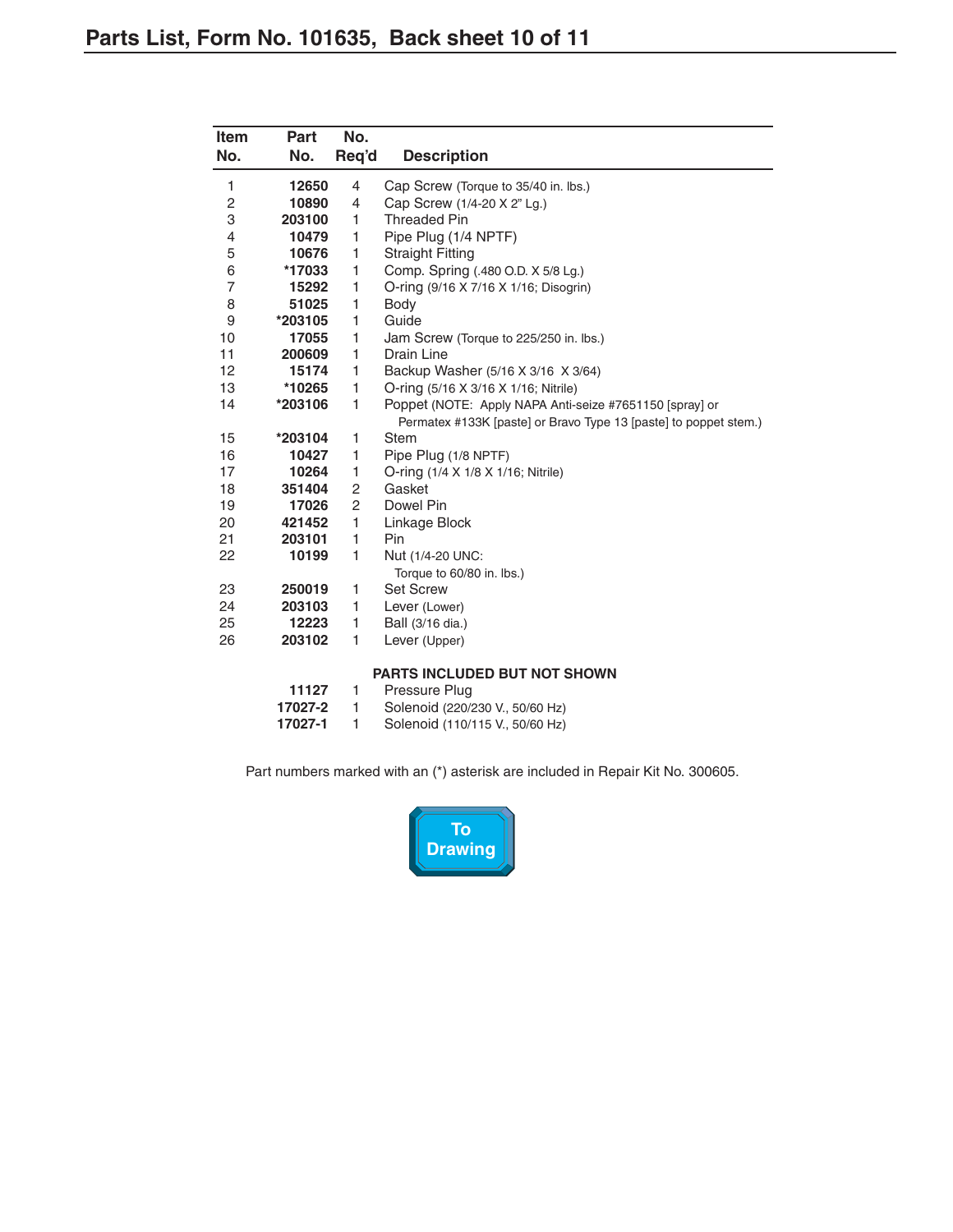



| <b>Item</b><br>No. | <b>Part</b><br>No. | No.<br>Rea'd | <b>Description</b>                                                 | <b>Item</b><br>No. | Part<br>No. | No.<br>Rea'd | <b>Description</b>                              |
|--------------------|--------------------|--------------|--------------------------------------------------------------------|--------------------|-------------|--------------|-------------------------------------------------|
|                    | 209945             | 2            | Cap Screw (5/16-18 UNC X 2-1/2 Lg.;<br>Torque to 220/240 in. lbs.) | 5                  | *11863      |              | Backup Washer<br>$(1/2 \times 3/8 \times 1/16)$ |
| 2                  | 45554              |              | Manifold                                                           | 6                  | 202505      |              | Coupling                                        |
| 3                  | *304829            |              | Gasket                                                             |                    | 200609      |              | Drain Line                                      |
| 4                  | *10268             |              | O-ring $(1/2 \times 3/8 \times 1/16)$                              | 8                  | 209795      |              | Outlet Ball Stop (Part of the Basic             |
|                    | +17716             |              | O-ring $(1/2 \times 3/8 \times 1/16)$                              |                    |             |              | Pump Ass'y)                                     |

Part numbers marked with as asterisk (\*) are contained in Repair Kit No. 300430. Part numbers marked with a dagger (†) are contained in EPR Seal Kit No. 300648.

**Sheet No. 11 of 11**

**Rev. 6 Date: 17 Sept. 1999**